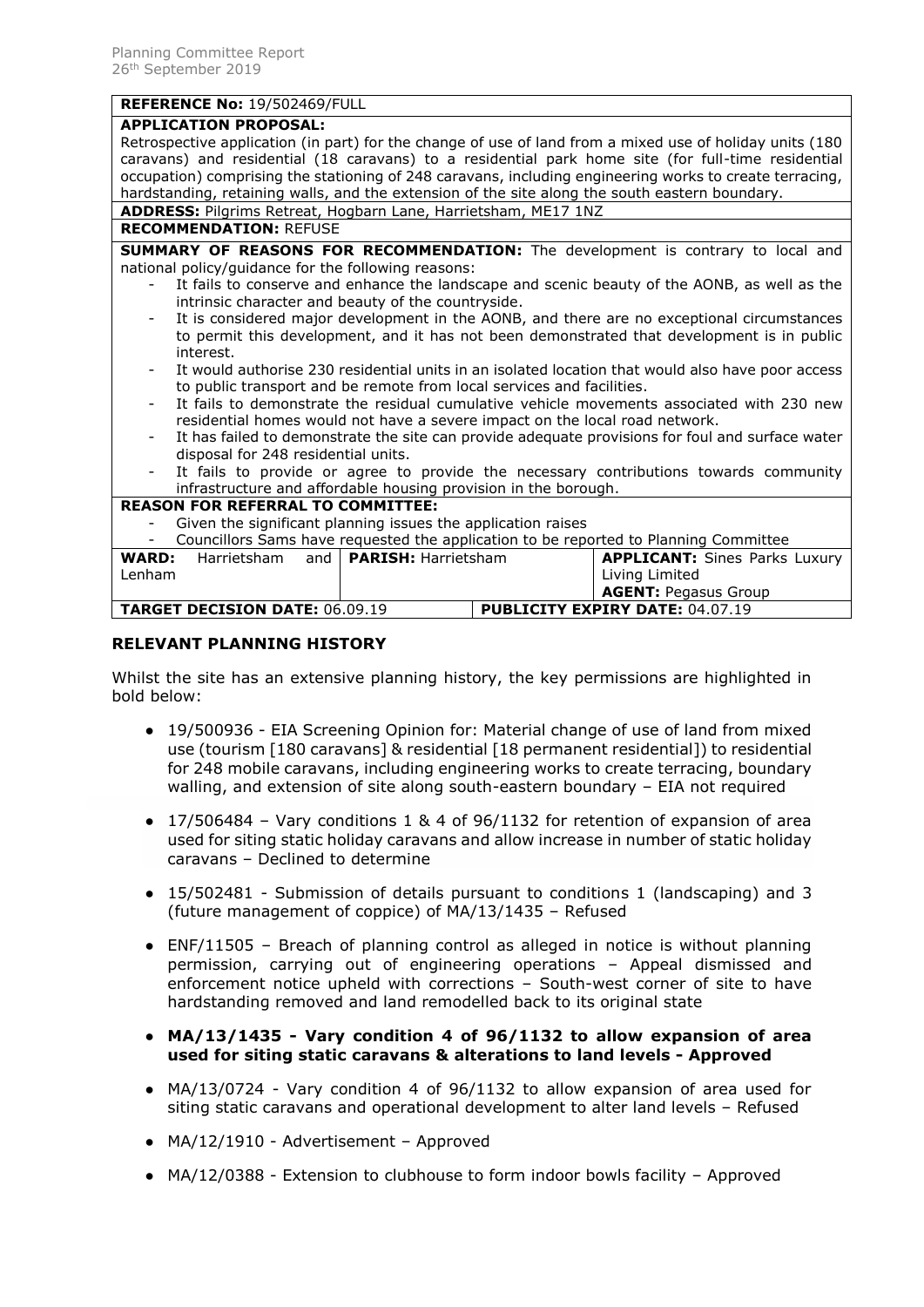- MA/12/0378 Erection of shop and offices building Approved
- **MA/11/2190 - Vary condition 2 of 03/2343 to allow use of caravans, tents & static caravans for holiday purposes all year round – Approved**
- $MA/11/1753$  (Retro) for mobile home for residential use by caretaker Approved
- $\bullet$  MA/11/0897 Erection of double garage Approved
- MA/11/0384 Advertisement consent– Refused
- MA/08/1128 Extensions and alterations to clubhouse Approved
- MA/07/0142 Vary condition 1 of 96/1132 to increase number of residential units from 18 to 27 with reduction of holiday units from 180 to 171 – Refused (dismissed)
- MA/03/2343 Vary condition 2 of 96/1132 to extend season from 8 to 10mths Approved
- **MA/02/2056 - Vary condition 4 of 96/1132, to enable static holiday caravans to be sited on area of southern part of site restricted to touring caravans - Approved**
- MA/97/3459 Submission of details pursuant to condition 6(i) (scheme for provision & management of landscaping & for replacement lighting within area hatched & edged red on plan) of appeal decision related to 96/1132 - Approved
- **MA/96/1132 - Use of land for siting of 180 holiday caravans and 18 residential caravans (inc. extension of site) – Refused (allowed at appeal)**
- MA/85/1597 Use of caravan for [camping in addition to caravans -](http://pa.midkent.gov.uk/online-applications/applicationDetails.do?previousCaseType=Property&keyVal=ZZZVWDKJTA842&previousCaseNumber=OLEQZG00DT00M&previousCaseUprn=010014308331&activeTab=summary&previousKeyVal=OLEQZG00DT00N) Approved
- MA/84/0907 [Managers accommodation, amenity rooms/toilets & pool -](http://pa.midkent.gov.uk/online-applications/applicationDetails.do?previousCaseType=Property&keyVal=ZZZVWAKJTA716&previousCaseNumber=OLEQZG00DT00M&previousCaseUprn=010014308331&activeTab=summary&previousKeyVal=OLEQZG00DT00N) Approved
- MA/83/0934 Construction of internal roads, car parking and caravan hardstandings for 178 holiday caravans and 1 residential caravan – Approved

#### **OTHER RELEVANT BACKGROUND INFORMATION**

- The Ancient Woodland along the front of the site and on the opposite side of the road from the site's entrance, and other trees within the site, are protected under Tree Preservation Order no. 10 of 2003.
- There is an Injunction Order on the site (made on  $8<sup>th</sup>$  June 2012) to refrain from works to any tree protected by TPO no. 10 of 2003.
- There is an Injunction Order on the site (made on  $18<sup>th</sup>$  April 2019) to (inter alia) prevent further caravans or mobile homes being brought on to the site.
- The application site currently does not have a valid site licence. The licence holder was a body corporate which is now dissolved. No transfer of the licence had been applied for prior to the company's dissolution. Whilst it is desirous for the operator to obtain a site licence, they may apply for a site licence but can only apply for the numbers granted under the extant planning permission i.e. 198 (being 18 full residential the remaining 180 for holiday occupation) and not the proposed number of 248 permanent residential. Therefore any licence at this time cannot be granted for 248.
- Planning contravention notices have been served on the site and from the responses returned to the Council, there are about 193 caravans being used unlawfully as permanent residences (in addition to the 18 lawful residential caravans) as opposed to being used lawfully as a caravan for holiday purposes only.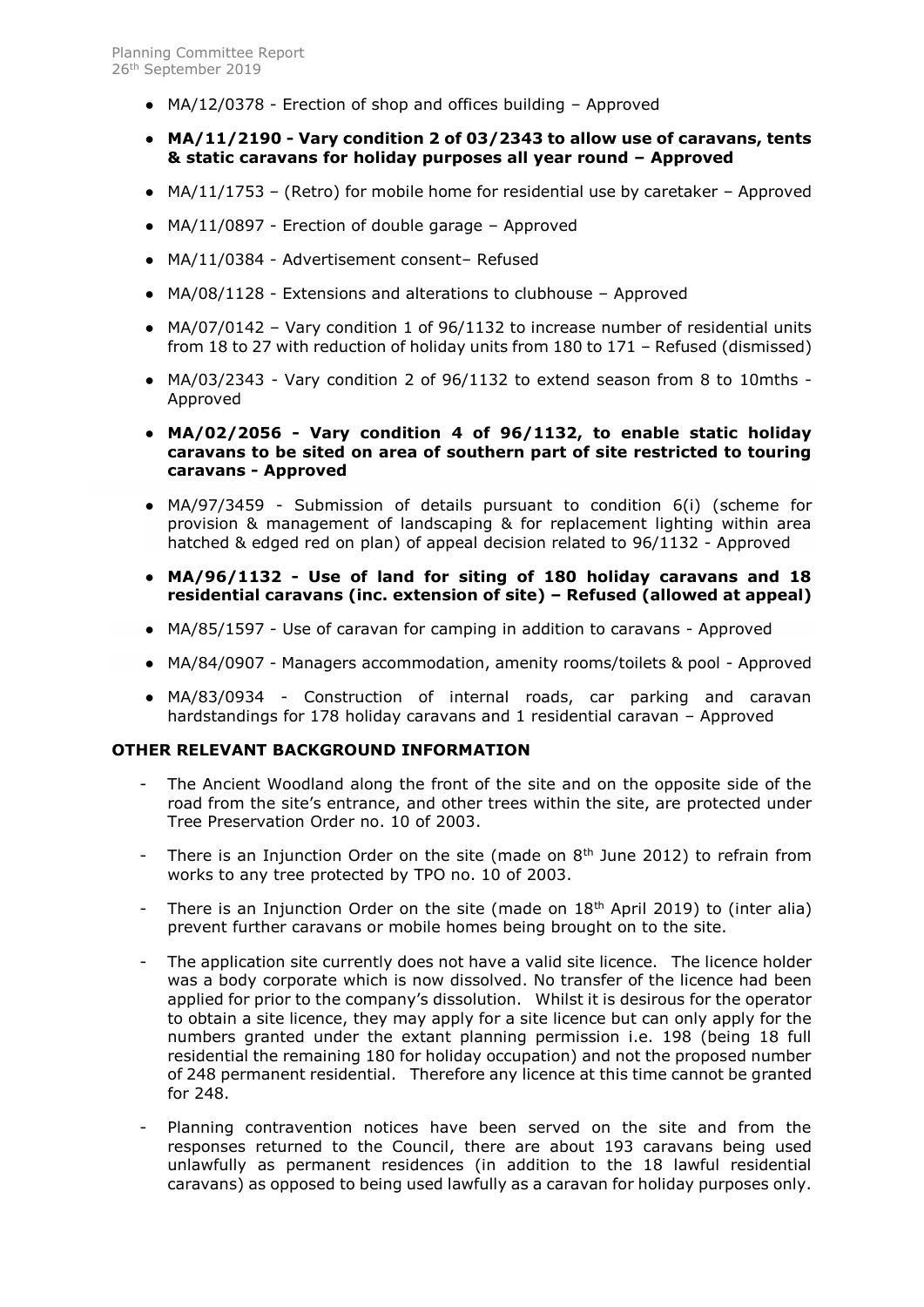The Council is also aware of recent households moving onto the site on a permanent basis.

- In site licence terms there is a requirement for the spacing between occupied caravans to be 6m apart. The submitted plans show a cluster of 6 caravans in the south-western corner that are less than 6m apart. However, as explained above, Pilgrims Retreat does not have a valid site licence.
- A Council Building Control officer visited the site in July 2018, after a major wall had collapsed due to water pressure built up behind wall after heavy rainfall. This was found to be only a garden 'feature' wall. There is another wall (some 3m in height) designed as a retaining structure (rear of units 2-8 Castle Drive) for which a structural appraisal was requested by Building Control. This was received and passed to a Structural Engineer for assessment. One of the suggestions made by the Structural Engineer to the site owner was to have a full assessment of the road drainage system (by a competent drainage engineer), to include storm drainage from each residential unit as these are just discharging to the ground surface, adding to the failure of the road drainage system. This was only advisory as the Council's Building Control Department does not have the authority to pursue this matter. The Building Control Team has also confirmed that there is no ongoing involvement for Building Control, as the works are outside the Building Act 1984.

# **1.0 Summary of planning history and fall back position**

1.01 Appeal decision references: T/APP/C/96/U2235/643713-4 and T/APP/U2235/A/96/273772/P6 (LPA reference: MA/96/1132), granted use of the land as a caravan and camping park (180 caravans or tents) for tourism relates purposes only and for 18 permanent residential caravans. The Inspector restricted the southern part of the site to touring caravans (with a max. of 25 at any one time) and attached a number of conditions to the consent. For reference, the plan below shows the site location plan related to the appeal decision and the hatched area is the 'southern' part of the site. For reference, the appeal decision is attached to this report (APPENDIX A).



1.02 Planning application reference: MA/02/2056 allowed static caravans in a restricted part of the southern area of site, where only touring caravans were previously allowed. This permission is considered to be the most relevant permission for the southern portion of the site, and officers are of the view that only 10 static holiday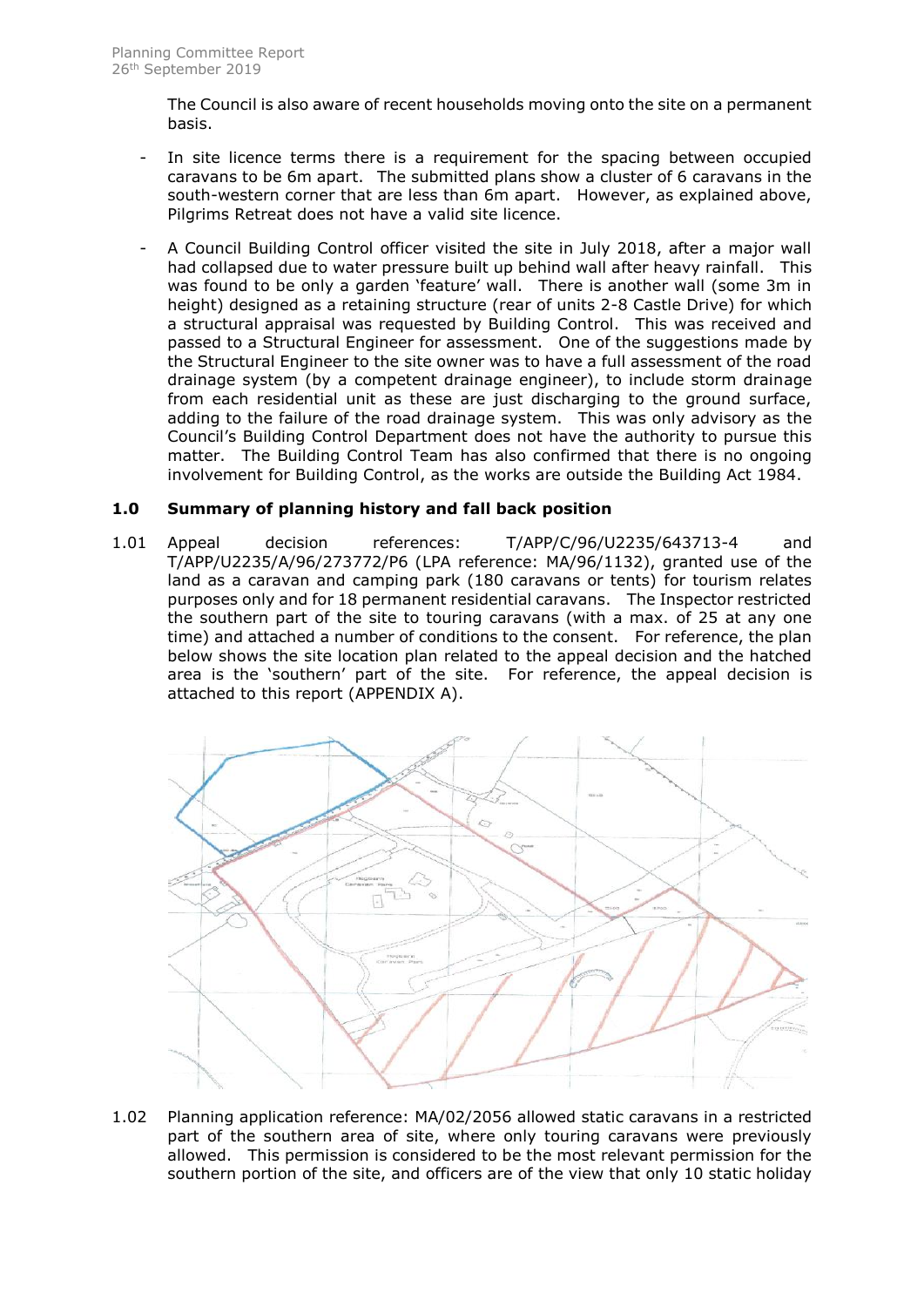units at the south-eastern end of the site can be lawfully stationed and occupied for tourism related purposes. None can be occupied for residential purposes.

- 1.03 The nineteenth residential unit permitted under MA/11/1753 was restricted by condition to caretaker accommodation only. It is understood this that this unit has since been removed.
- 1.04 MA/11/2190 allowed holiday accommodation (180 caravans) to be occupied any time of year.
- 1.05 Planning application reference: MA/13/1435 which was part retrospective and part prospective, allowed 60 additional static holiday caravans to be stationed in an area at the southern end of site, including operational works and an area of land in the southern corner to be planted with new woodland, and the retention of the coppice in the south-eastern corner of the site. The layout plan and decision notice for MA/13/1435 is attached for reference (APPENDIX B). Heart of the matter conditions (1 [landscaping] and 3 [future management of existing coppice woodland]) on this permission have not been discharged and notwithstanding this, what has been stationed/constructed on site is not as per the approved drawings. In terms of caravan numbers on the wider site, the applicant was not seeking more than the 198, as approved under the above referenced appeal decision.
- 1.06 Whilst operational works were permitted under application reference: MA/13/1435, it is considered that this permission remains incapable of full implementation as the works were carried out without approval of conditions. Furthermore, the coppice should have been kept free of development but has been built upon. As such, the majority of development relying upon this permission will not be authorised.
- 1.07 In summary, the site has lawful permission for 198 static caravans to be stationed on it, of which only 18 should be used as permanent residences; and the majority of the engineering works undertaken in the southern part of the site, which includes the terracing of the site, are unauthorised. The description of development (see below) is to seek regularisation of the development already carried out (retrospective) and works proposed to be carried out (prospective).

# **2.0 Site description**

- 2.01 For the purposes of Maidstone's Local Plan, Pilgrims Retreat is within the countryside that falls within the Kent Downs Area of Outstanding Natural Beauty (AONB). The application site measures approximately 11ha in area.
- 2.02 The site is on the south-eastern side of the rural and unclassified Hogbarn Lane; and there are residential properties either side of the site, including 'Uplands' to the north-east, and 'Broomfield' to the south-west. Pilgrims Retreat is located on the slope of the North Downs, around 3.2km to the north of Harrietsham village; and more than 4.8km away from Lenham village. The nearest district centre, as defined by the Local Plan, is The Square in Lenham village which is more than 5.5km away from the site. The local road network is of narrow (unlit) country lanes with no pavements or cycle lanes that are largely at national speed limit; the nearest bus stops are found on the A20, some 3km away from the site.
- 2.03 The Ancient Woodland along the front of the site and on the opposite side of the road from the site's entrance, and other trees within the site, are protected under Tree Preservation Order no. 10 of 2003. Please note that the Ancient Woodland within the application site (red outline), was not in the 1994 revised Provisional Inventory of Kent's Ancient Woodlands, but was in the 2012 Inventory. There are public footpaths in the vicinity of the site, including a public footpath (KH209A) that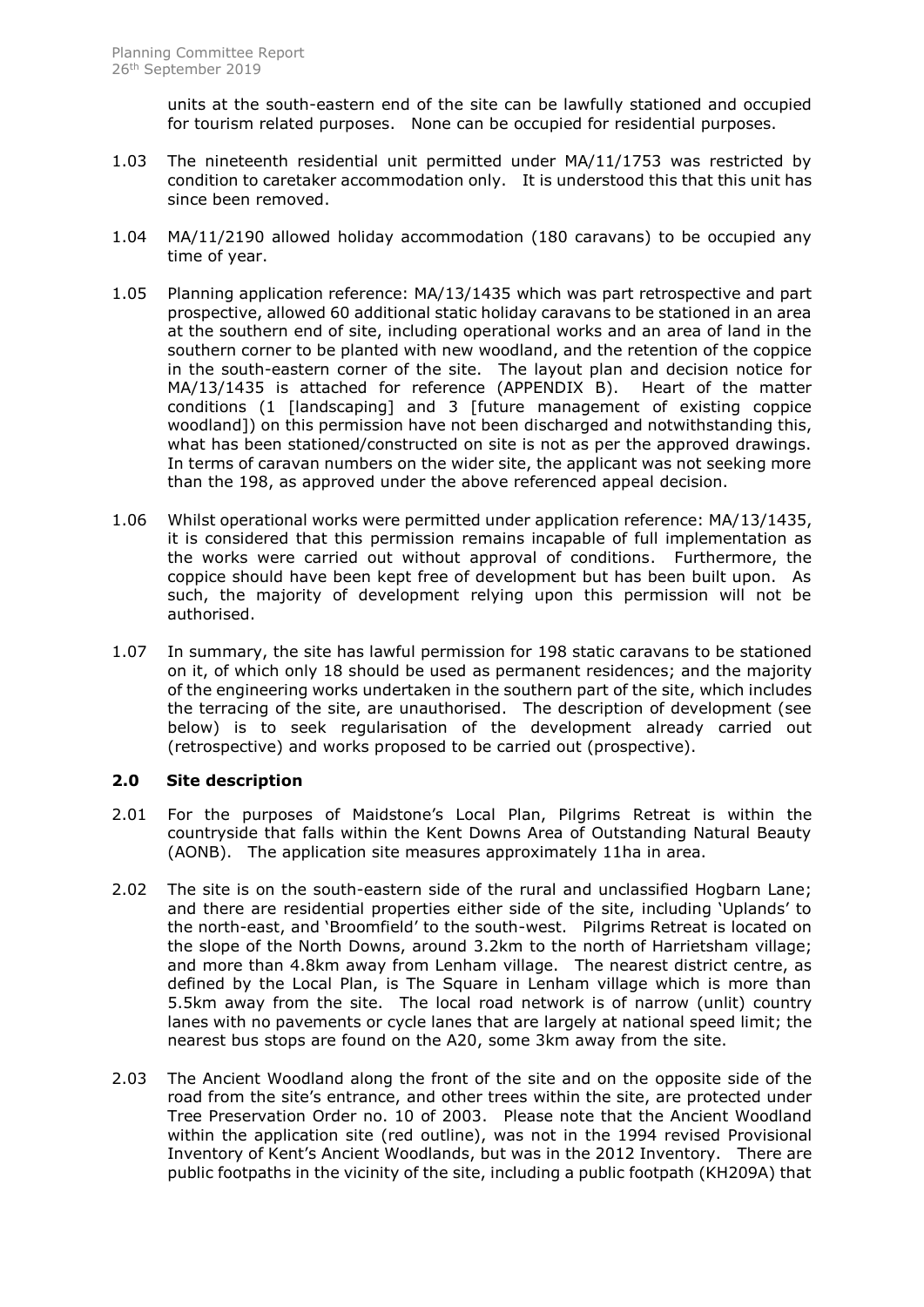runs to the south-west of the site; and public footpaths (KH288 and KH286) running further to the south of the site.

2.04 The application site is within Flood Zone 1; there are no listed buildings on the site, with the nearest listed building (known as 'Lenniker') sited some 435m to the northeast of the site (Grade II listed); and there is small circular Area of Archaeological Potential some 370m to the south-east of the site.

# **3.0 Proposal**

- 3.01 This application is for a material change of use of the land from a mixed use of holiday units (180 static caravans) and residential (18 static caravans) to a residential park home site (for full time residential occupation) comprising the stationing of 248 static caravans, including engineering works to create terracing, hardstanding, retaining walls, and the extension of the site along the south-eastern boundary.
- 3.02 The majority of the engineering works, which includes the terracing of the site, undertaken in the southern part of the site are unauthorised; the development involves full-time residential use across the site, with the addition of 50 more static caravans over and above that permitted by the Inspector's decision (increasing the number of full-time residential units by 230); the southern part of the site is now largely populated by static caravans; the site has been extended southwards; and protected trees have been removed without consent. The Council has served Planning Contravention Notices (PCNs) on the owners and occupiers and the results of these show that some 193 caravans are occupied as residences (other than the lawful 18 residential caravans) when the lawful use is as holiday accommodation only, albeit year round holiday use is permitted.
- 3.03 The development is also accompanied by a landscape mitigation plan. This shows new native trees and shrubs planted in the south-western corner of the site, and new native tree and hedgerow planting along the south-western boundary of the site. The plan also shows the retention of existing trees on the site, as well as new tree planting; and a wildflower grass strip and new woodland edge would be planted at the southern end of the site.
- 3.04 The assessment of this application will also focus on aspects that are normally covered by the site licence (i.e. drainage and sanitation). This is considered reasonable to do in this instance given that the (subjective and vague) site licence conditions relating to such matters are not currently enforceable as the site licence is invalid, and there is an obligation to ensure that the site provides adequate provisions of foul and surface water disposal for a site with 248 residential units. This is particularly when the development is part retrospective, and it is not known if the surface water and sewage disposal systems are adequate.

# **4.0 Policy and other considerations**

- Local Plan: SS1, SP17; SP20; ID1; DM1, DM3, DM8, DM19, DM23, DM30
- National Planning Policy Framework (2019)
- National Planning Practice Guidance
- Landscape Character Assessment (amended July 2013) and 2012 Supplement (saved sections of LCA and Landscape Guidelines 2000)
- Natural England Standing Advice on Ancient Woodland
- AONB Management Plan (2014-19) & Landscape Design Handbook
- Harrietsham NHP: Pre-submission consultation withdrawn 5<sup>th</sup> May 2015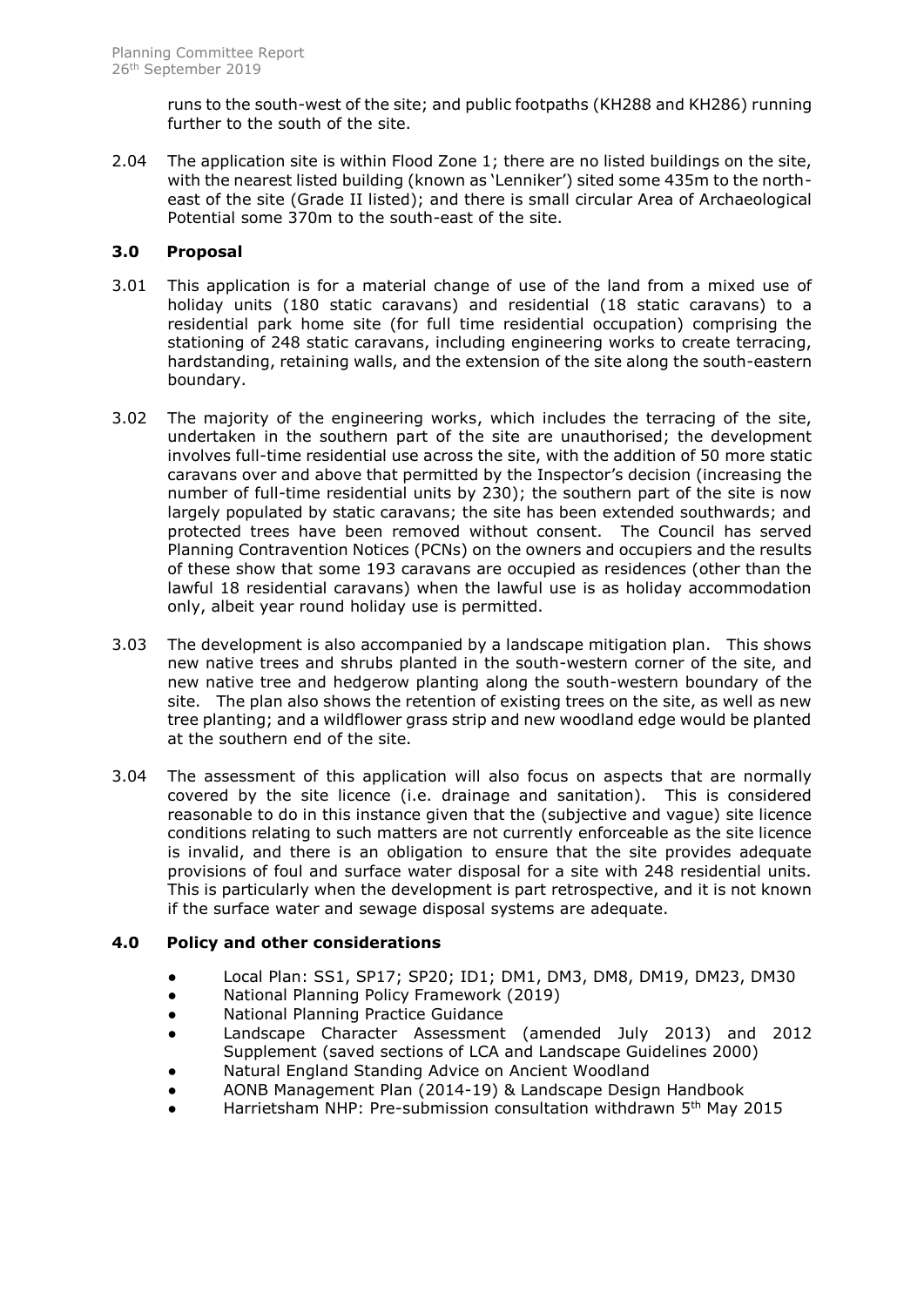# **5.0 LOCAL REPRESENTATIONS**

#### 5.01 111 representations received:

- *109 representations (from residents of the site) are in support of application*
- 1 objection raises concerns over need for contributions to infrastructure; highway *safety; and what impacts development has in terms of water pressure, drainage, flooding and sewage problems*
- *1 representation neither objects nor supports development, but does oppose another retrospective application on this site, and current site license should be enforced*

#### **6.0 CONSULTATION RESPONSES**

- 6.01 **Councillors Sams:** If minded to recommend approval of application it is requested that application is reported to Planning Committee on the grounds of the size of the application and the impact on the health and wellbeing of the residents of the site and the wider community.
- 6.02 **Harrietsham Parish Council:** As there is an injunction on site, the parish council feels it would be inappropriate to make a recommendation. However, they wish to make the following (summarised) points:
	- *There are errors in Travel Plan*
	- *How will Travel Plan Co-ordinator being employed on site be monitored?*
	- Site is not safely accessible on foot or by cycle
	- *Development can clearly be seen from within AONB and beyond*
	- *Pilgrims Retreat not included in housing figures for Harrietsham*
	- *Does not support local economic growth and not served by public transport*
	- *Increase in vehicle traffic has unacceptable impact on local roads*
	- *No exceptional circumstances; need not demonstrated; expansion not in public's interest*
	- *Concerns site is unsafe, in terms of terracing and caravan bases*
	- *Both foul and surface water have not been addressed*
	- *Development will affect distinctive landscape character of AONB*
	- *Glebe Medical Centre overstretched and local roads unsuitable for traffic generated*
	- *Trees felled to accommodate additional caravans and there is a TPO in place on site*
	- *Visitor parking removed contrary to LP policy DM23*

*Parish has sympathy for occupants and suggested common sense approach would be only the 212 properties currently occupied should have residential status. Additional dwellings should be refused and additional homes and bases removed, reinstating all of land devastated without permission. Due to current size of development, Parish feels it appropriate to stop future expansion of site with permanent court injunction put in place.*

- 6.03 **Frinstead Parish Council:** No representations received.
- 6.04 **Kent Downs AONB Unit:** Raises objection (APPENDIX C).
- 6.05 **Environmental Protection Team:** Raises no objection.
- 6.06 **KCC Highways:** Raises objection.
- 6.07 **Landscape Officer:** Raises objection.
- 6.08 **KCC Biodiversity Officer:** Raises no objection.
- 6.09 **KCC Drainage:** Raises no objection.
- 6.10 **Environment Agency:** Assessed application as having low environmental risk.
- 6.11 **Southern Water:** Raise no objection.
- 6.12 **Forestry Commission:** Confirms Ancient Woodlands are irreplaceable.
- 6.13 **Kent Police:** Raise no objection.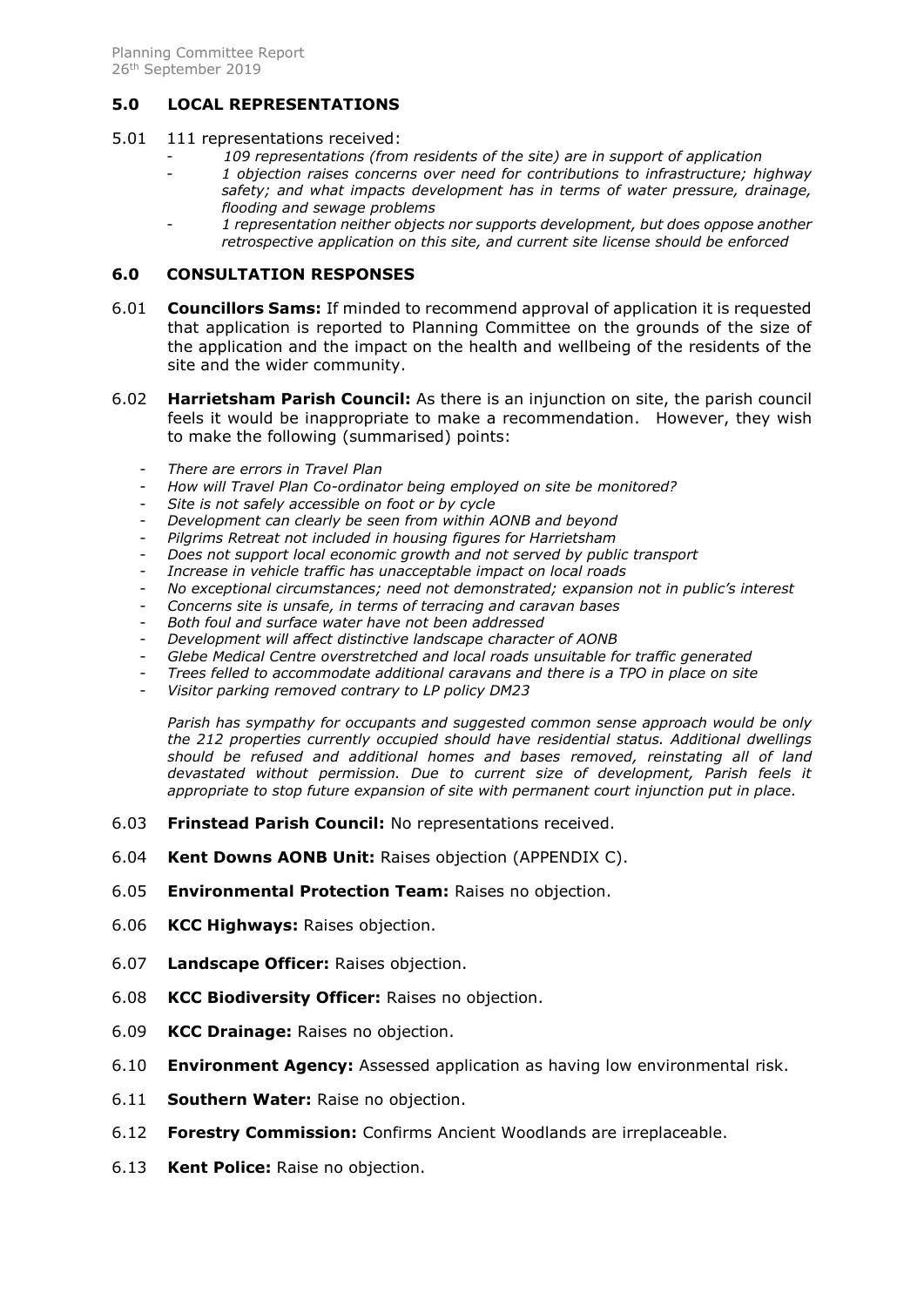- 6.14 **KCC Economic Development:** Financial contributions requested.
- 6.15 **MBC Parks and Open Space:** Financial contributions requested.
- 6.16 **NHS Primary Care Team:** Financial contributions requested.
- 6.17 **MBC Housing Manager:** Affordable housing provision requested.

#### **7.0 APPRAISAL**

#### **Main issues**

#### *Maidstone Local Plan (2017)*

- 7.01 In accordance with Local Plan policy SS1 (Borough Spatial Strategy), the principal focus for new residential development in the borough is the urban area, then rural service centres and then larger villages. As set out in Local Plan policy SP17 (countryside), new development in the countryside will not be permitted unless it accords with other policies in this plan and does not result in harm to the character and appearance of the area.
- 7.02 Local Plan policy DM30 (design principles in countryside) allows for development in the countryside provided it is of a high quality design; it satisfies the requirements of other policies in the Local Plan; and it meets the following (summarised/relevant) criteria:
	- *Type, siting, materials, design, mass & scale of development and level of activity would maintain, or where possible, enhance local distinctiveness including landscape features*
	- *Impacts on appearance and character of landscape would be appropriately mitigated*
	- *Proposals would not result in unacceptable traffic levels on nearby roads*
- 7.03 Local Plan policy DM1 (principles of good design) seeks high quality design and for development to respond positively to, and where possible enhance, the local and natural character of the area. It also seeks development to respect the topography and respond to the location of the site and sensitively incorporate natural features such as trees, hedges and ponds worthy of retention in the site.
- 7.04 The development site is within the AONB and the statutory duty of the local planning authority requires that any proposals have regard for the purpose of conserving and enhancing the natural beauty of the AONB Local Plan policy SP17 states that *"…great weight should be given to the conservation and enhancement of the Kent Downs AONB."*
- 7.05 Local Plan policy DM3 (natural environment) seeks to protect positive landscape features such as Ancient Woodland; and Local Plan policies SP20 and ID1 relate to affordable housing and community infrastructure provision respectively. These matters will be discussed in more detail later on in this report.

#### *Revised National Planning Policy Framework (2019)*

- 7.06 What is key to note here is that the Council does have an up to date Local Plan and this is the starting point for decision making; and where planning applications conflicts with this Local Plan, permission should not usually be granted unless material considerations indicate otherwise.
- 7.07 The NPPF is also clear that good design is a key aspect of sustainable development; and that permission should be refused for development of poor design that fails to take the opportunities available for improving the character and quality of an area and the way it functions. Paragraph 170 of the NPPF also states that planning decisions should contribute to and enhance the natural and local environment by recognising the intrinsic character and beauty of the countryside.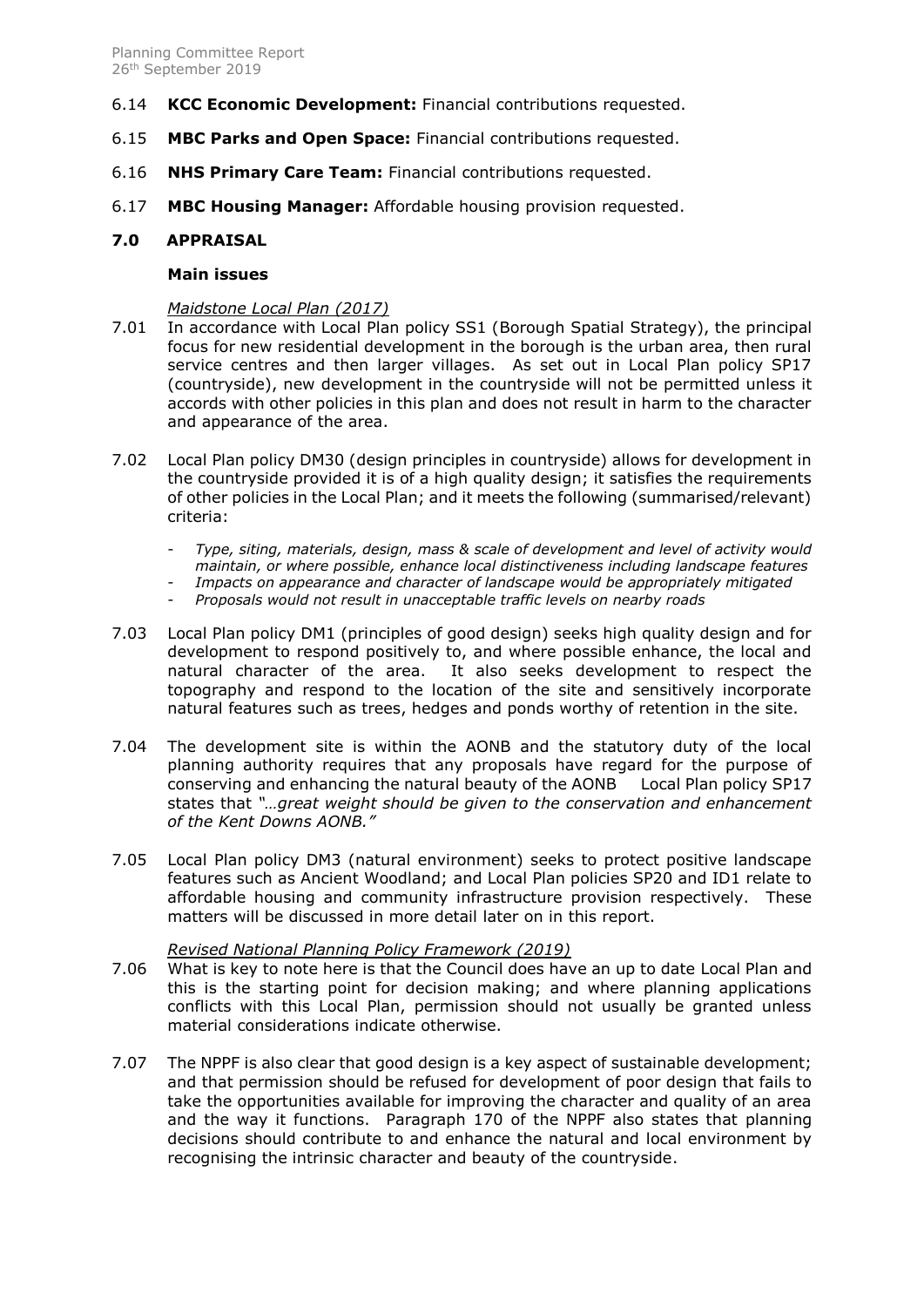#### 7.08 Of most relevance, paragraph 172 of the NPPF states the following:

*Great weight should be given to conserving and enhancing landscape and scenic beauty in…..AONBs, which have the highest status of protection in relation to these issues. Conservation and enhancement of wildlife and cultural heritage are also important considerations in these areas. Scale and extent of development in these designated areas should be limited. Planning permission should be refused for major development other than in exceptional circumstances, and where it can be demonstrated that the development is in the public interest. Consideration of such applications should include an assessment of:*

*a) the need for the development, including in terms of any national considerations, and the impact of permitting it, or refusing it, upon the local economy;*

*b) the cost of, and scope for, developing outside the designated area, or meeting the need for it in some other way; and*

*c) any detrimental effect on the environment, the landscape and recreational opportunities, and the extent to which that could be moderated.*

7.09 As set out in the NPPG, it is clear that the scale and extent of development in an AONB should be limited, in view of the importance of conserving and enhancing its landscape and scenic beauty. All development in the AONB needs to be located and designed in a way that reflects its status as a landscape of the highest quality.

#### *Other relevant matters*

7.10 Section 85 of the Countryside and Rights of Way Act 2000 places an explicit duty on relevant authorities to have regard to the purpose of conserving and enhancing the natural beauty of an AONB when exercising or performing any functions in relation to or so as to affect land in an AONB:

*85(1): In exercising or performing any functions in relation to, or so as to affect, land in an area of outstanding natural beauty, a relevant authority shall have regard to the purpose of conserving and enhancing the natural beauty of the area of outstanding natural beauty.*

7.11 Pilgrims Retreat falls within the Dry Valleys and Downs Landscape (Area 7: Wormshill, Frinstead and Otterden Downs and Dry Valleys) within Maidstone's Landscape Character Assessment (amended July 2013). The guidelines for this area are to 'conserve and reinforce'; and the most relevant considerations are outlined below:

*Key characteristics:*

- *Landscape forms part of Kent Downs AONB*
- *Gently undulating landform of dry dip slope valleys and ridges*
- *Many large woodland tracts with oak and ash*
- *Chalk grassland pasture in dip slope valleys*
- *Arable fields on ridges*
- *Strong network of species rich native hedgerows*
- *Narrow winding lanes which most often are lined by hedgerows*

*Summary of actions:*

- *Conserve and reinforce large tracts of woodland, especially where AW is present*
- *Reinforce management of historical coppice by encouraging management of areas of unmanaged coppice stools*
- *Conserve good network of hedgerows & reinforce management of hedgerows*
- 7.12 The Kent Downs AONB Management Plan does not form part of the statutory Development Plan, but the Council has adopted it and it is a material consideration when assessing any planning application. The AONB Management Plan helps to set out the strategic context for development; it provides evidence of the value and special qualities of this area; it provides a basis for cross-organisational work to support the purposes of its designation; and it details how management activities contributes to its protection, enhancement and enjoyment. The following policies within this Management Plan are considered to be of particular relevance: SD1; SD2; SD3; SD7; SD8; SD9; LLC1, WT1, and WT7. In summary, these polices seek to conserve and enhance the natural beauty and distinctiveness of the AONB, which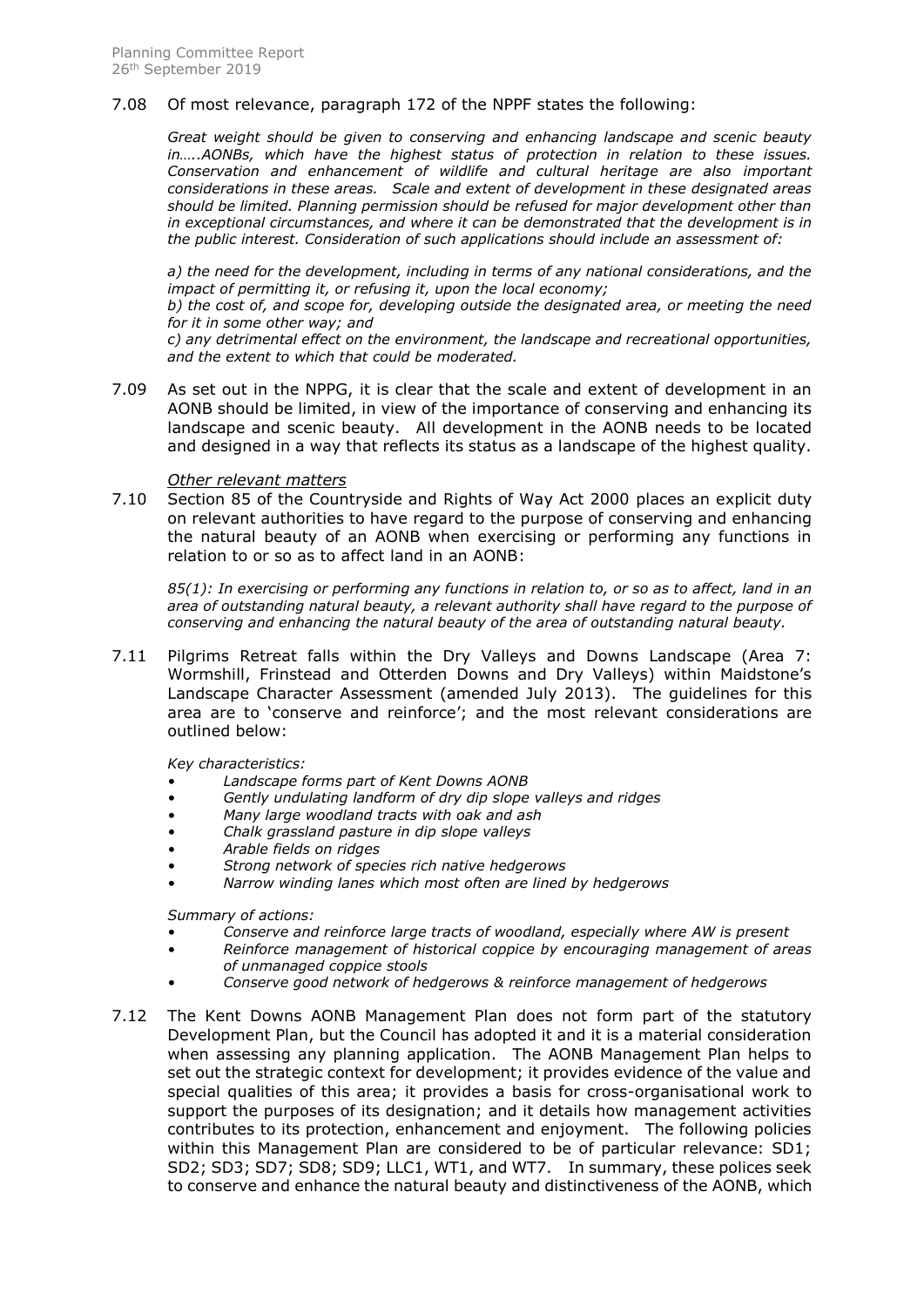is recognised as the primary purpose of designation; and development or changes to land use will be opposed where they disregard or run counter to the primary purpose of Kent Downs AONB.

7.13 There is also an AONB Landscape Design Handbook that includes landscape character areas (LCAs). The Kent AONB Unit has confirmed that the site lies in the Mid Kent Downs LCA, where overall landscape character objectives seek to conserve the small scale of roads and villages and the remote quality of the countryside; and to control urban fringe pressures. Within the Mid Kent Downs LCA, the site lies in the Bicknor LCA, specific guidelines include to conserve and manage the dense belts of broadleaf woodland; to create wooded edges to settlements; and to seek the use of sympathetic local materials such as brick, tile and flint.

## **Is application major development in the AONB?**

7.14 For the purposes of paragraph 172 of the NPPF, this assessment is a matter of planning judgment to be made by the decision maker when taking into account all of the circumstances of the application and the site's context. It is also important to note that the phrase 'major development' is to be given its ordinary meaning, as established in High Court judgement *Aston v SoS for Communities and Local Government [2013] EWHC 1936 [Admin]*:

*Paragraph 94: I am satisfied that the Inspector made no error of law when he determined that the meaning of the phrase major development was that which would be understood from the normal usage of those words.* 

- 7.15 It would therefore be wrong in law to:
	- Apply the definition of major development contained in the Development Management Order to para. 172 of NPPF
	- Apply any set or rigid criteria to define 'major development'
	- Restrict the definition to proposals that raise issues of national significance.
- 7.16 When making a judgement as to whether a development in the AONB is major or not (in light of its nature, scale and setting), the potential for significant harm to the AONB should be a primary consideration. This however does not require (and ought not to include) a detailed assessment as to whether the development will in fact have such an impact.
- 7.17 It must be stressed again that as a matter of planning judgement, the decision maker must consider an application in its local context. This is implicit in High Court judgement *R. (Forge Field Society) v Sevenoaks DC [2014] EWHC 1895 (Admin)*, when it was noted that….."*major developments would normally be projects much larger than 6 dwellings on a site the size of Forge Field".* It appears that Linblom J had considered the possibility that, depending on local context, there may be situations where a project of 6 dwellings could amount to major development for the purposes of paragraph 172 of the NPPF.
- 7.18 Specific to this application, it is important to first consider what is authorised on the site. Notwithstanding the site's extension and the restrictions on the number of units permitted in the southern part of the site, the appeal decision (as referenced in paragraph in 1.01 above) does authorise the lawful use of the land for the stationing of 198 static caravans. However, even if simply considering the proposed increase in number of authorised static caravans on the site (which is 50), in this wider rural landscape setting and given that they would be residential in nature, the proposal constitutes major development. The authorisation of even 50 additional caravans is likely to have a significant adverse impact on the purposes for which the AONB has been designated.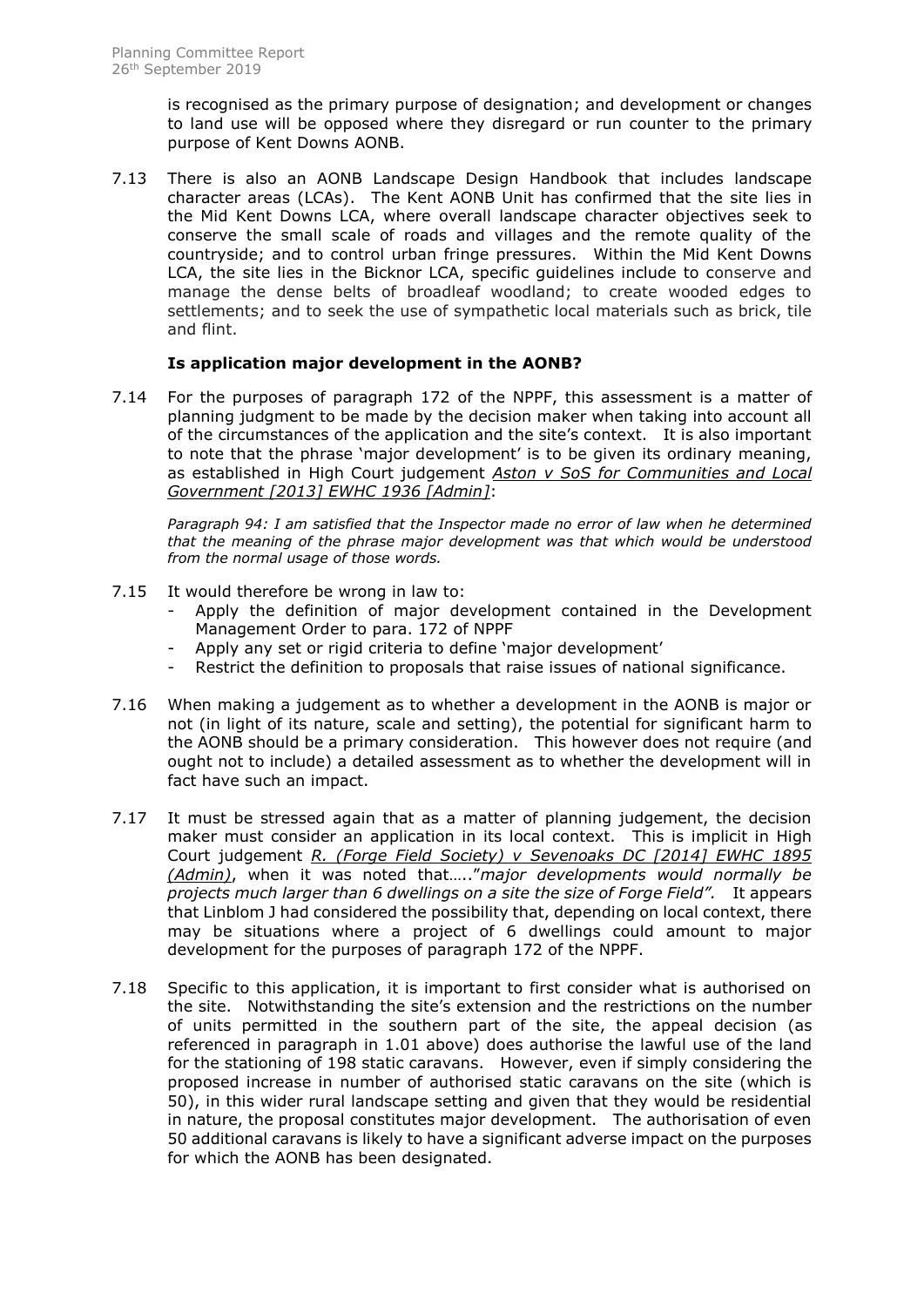- 7.19 Taking into account all of the above matters and the site's local context, it is considered that the development does constitute major development in the AONB. It is therefore necessary to apply the two tests as informed by the three mandatory assessments referred to in paragraph 172 of the NPPF.
- 7.20 There must be both exceptional circumstances for allowing the proposal and it must also be demonstrated that the proposal is in the public interest. The judgement in *R (Mevagissey Parish Council) v Cornwall Council* [2013] EWHC 3684 (Admin) sets out the approach by which decision-takers should address the planning balancing exercise, such that: "*In coming to a determination of such a planning application under this policy, the committee are therefore required, not simply to weigh all material considerations in a balance, but to refuse an application unless they are satisfied that (i) there are exceptional circumstances, and (ii) it is demonstrated that, despite giving great weight to conserving the landscape and scenic beauty in the AONB, the development is in the public interest*". The assessments referred to in paragraph 7.08 above (a, b & c of NPPF paragraph 172) should be considered and these are returned to later.
- 7.21 I shall apply the balancing exercise in my conclusion section of this report.

## **Location of development and highway safety implications**

- 7.22 Whilst the site is authorised to have 198 static caravans on the site, only 18 of these should be in permanent residential use. It is not considered that the authorised 18 residential units constitutes a 'settlement': (see *Braintree DC v SSCLG, Greyread Ltd & Granville Developments Ltd [2018] EWCA Civ 610*), and 230 additional residential units here would be remote from any other recognisable settlement in the wider countryside. Whilst the situation on the ground is different (i.e. from evidence collected from the PCN's there are about 193 caravans being used unlawfully as permanent residences [in addition to the 18 lawful residential caravans] as opposed to being used lawfully as a caravan for holiday purposes only), in planning terms the other static caravans on the site should only be used for bona fide tourism related purposes (albeit they can be used 12 months of the year), and whatever sense of community they may create, this should be transient and cannot be considered as a 'settlement' for the purposes of the NPPF, as they are not authorised dwellings. It is therefore a matter of fact and planning judgement that the development would add 230 isolated homes in the countryside, and not one of the circumstances set out in paragraph 79 of the NPPF applies.
- 7.23 The development would result in the authorisation of 230 new residential units at Pilgrims Retreat. The nearest village (Harrietsham) is approx. 3.2km away; Lenham is more than 4.8km away; the local road network is of narrow country lanes that are unlit with no pavements or cycle lanes and are largely at national speed limit; the nearest bus stops are found on the A20; and to reach the site from the A20 is via a steep hill (Stede Hill). Without evidence to the contrary, there is also no assumption made that all residents are retired and so travelling for work purposes must also be considered.
- 7.24 The agent has confirmed that Pilgrims Retreat does have an all year round swimming pool; there is a bar on site (closed Mondays); there is a restaurant in the bar that is open six days a week (10:30-16:30); a mobile fish and chip van which attends the park every Monday from 5-7pm; the currently closed shop on site is being refurbished and due to re-open in September 2019; and there are discussions about having a separate meeting hub for residents where they will be able to have tea and coffee if they do not wish to use the on-site bar facilities.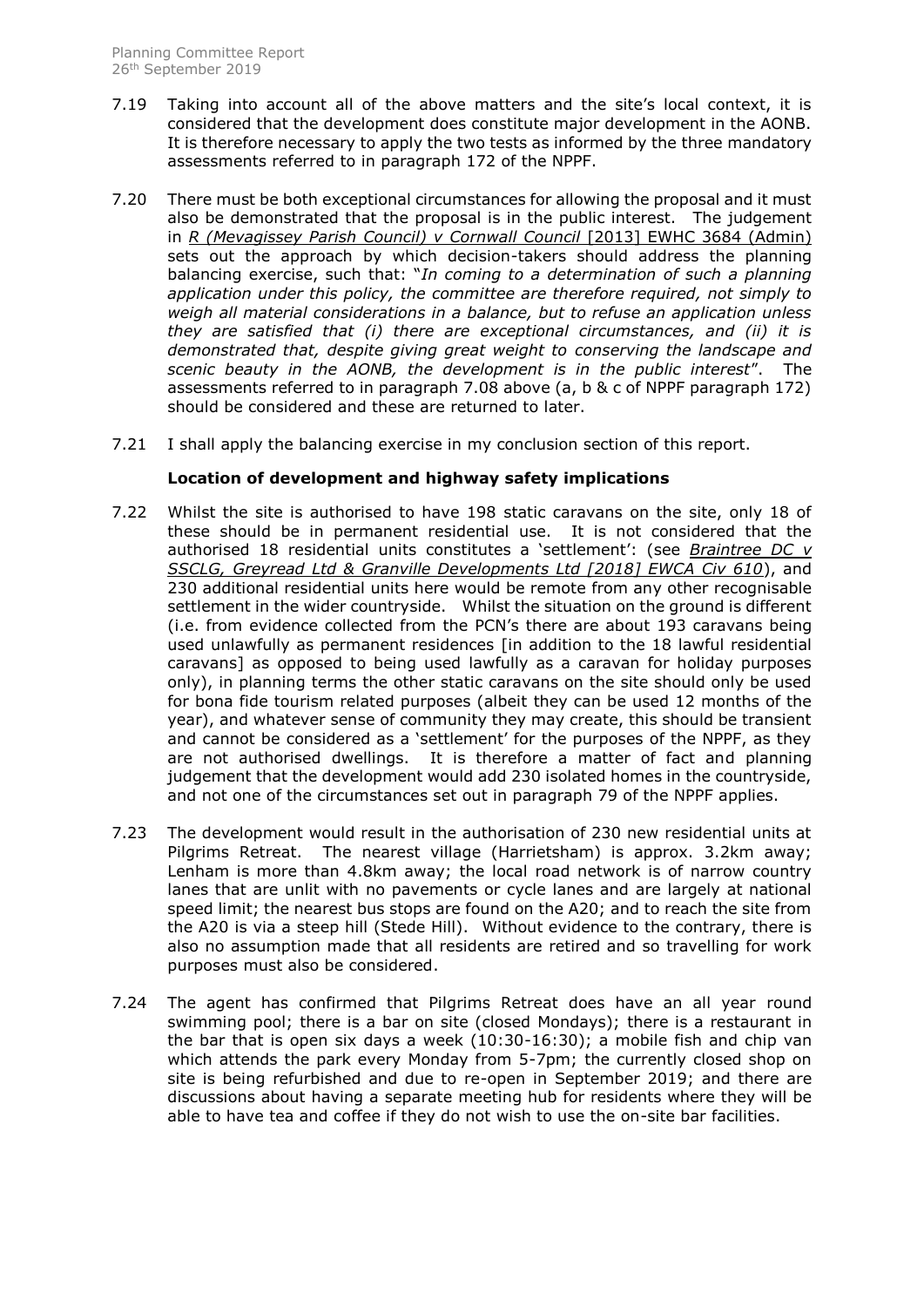- 7.25 With the above considered, it is not realistic to say that the majority of residents (who are currently over 50yrs of age) will regularly walk and cycle to local services and facilities or places of employment; and whilst there are some facilities on site, occupants of the site are/will be heavily reliant on the private car for their day to day living. The Highways Authority are also of the view that the site is unsustainable in terms of its location.
- 7.26 Furthermore, as set out in paragraph 103 of the NPPF, "*significant development should be focused on locations which are or can be made sustainable, through limiting the need to travel and offering a genuine choice of transport modes*". This development (for 230 new dwellings) is considered significant; it is in an unsustainable location; and it is not accepted that the development (even with the introduction of a minibus service running into town three times a week, as briefly suggested in the submitted Transport Technical Note [para. 4.13]) could be realistically made acceptably sustainable. So whilst it is accepted that sustainable transport opportunities are likely to be more limited in rural areas, the lack of any apparent available or achievable sustainable transport options for 230 new dwellings would see a major development unable to adequately support the objectives set out in paragraph 102 of the NPPF which seek to ensure that transport issues are considered from the earliest stages of plan-making and development proposals. The Highways Officer is also of the view that the development does not meet the objectives set out in paragraphs 102 and 103 of the NPPF; and without sustainable transport options being available, a Travel Plan in their view has little merit. This weighs against the development.
- 7.27 The Highways Authority has reviewed all of the submitted information relating to transport, and has considered the application as one for 230 new homes. Within the submitted information, it has not been established what proportion of residents on the site are retired or employed, and this is considered to be an issue of fundamental importance in transport terms. Without clarity, the Highways Authority consider the surveys undertaken to have no value and have no basis for undertaking projections/forecasts. Furthermore, the site is in a rural area accessed by rural, narrow roads. The applicant previously undertook a conflict analysis for Hogbarn Lane (para 5.10 of original Transport Statement); and this document also makes reference to rural lane capacity research (para 5.11). Without an impact assessment undertaken for 230 new homes, The Highways Authority objects to the development. This weighs against the development.
- 7.28 No objection is raised to the application in terms of parking provision.

# **Visual impact**

- 7.29 The appeal permission granted 198 caravans (18 of which for permanent residential use), but restricted the area to which these could be stationed on to the northern part of the site. Permission MA/02/2056 then permitted the stationing of 10 caravans on the southern part of the site for touring purposes only but did not increase the overall numbers permitted on the whole site.
- 7.30 MA/13/1435 granted permission for 60 static holiday caravans to be stationed in the southern end of site (leaving 138 in the northern section), and included operational works and an area of land in the southern corner to be planted with new woodland, and the retention of the coppice in the south-eastern corner of the site. However, as previously explained, heart of the matter conditions on this permission have not been discharged; notwithstanding this, what has been stationed/constructed on site is not as per the approved drawings; and whilst this permission remains extant, it remains incapable of full implementation and the majority of development relying upon this permission is not authorised.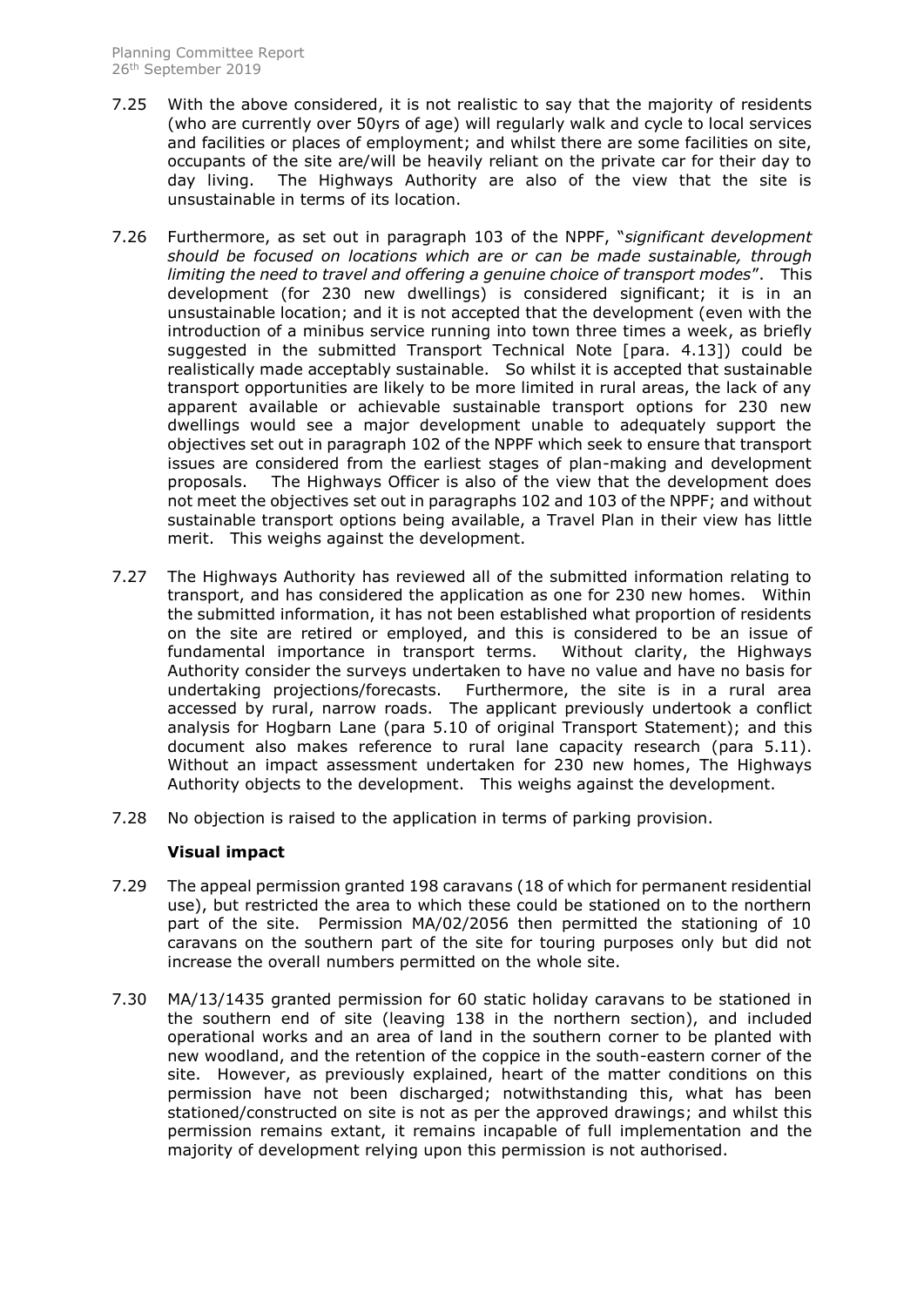- 7.31 As such, in terms of fall back the majority of the engineering works undertaken in the southern part of the site are unauthorised; and planning permission MA/02/2056 is considered to be the most relevant permission for the southern portion of the site (in terms of what can be lawfully stationed on this part of the site). The submitted Landscape and Visual Assessment (LVA) considers the baseline to be that at which planning permission was allowed in 2013, but as set out this is considered to be incorrect.
- 7.32 This application should be tested against the purpose of the AONB designation, which is to conserve and enhance the natural beauty of the AONB (in accordance with Local Plan policy and the NPPF), whilst having due regard to the fall back position.
- 7.33 In general terms, the submitted LVA draws conclusions that the landscape sensitivity of the site as being '*low to medium'*. However, both the Council's Landscape Officer and the Kent Downs AONB Unit disagrees with this conclusion. Instead, the sensitivity of the landscape should be considered as '*high*' or '*very high'*, given its AONB location. Indeed, whilst not prescriptive, the Landscape Institute's *Guidelines for Landscape and Visual Impact Assessment* makes it clear that landscapes that are nationally designated (such as AONB's) will be accorded the highest value in the assessment. The Landscape Officer does not consider the LVA to have reached an appropriate conclusion, because it has not considered the true baseline; and it has not attached adequate weight to the importance of the nationally designated AONB.
- 7.34 The Kent Downs AONB Unit's comments are summarised below:
	- *Such development rarely constitutes appropriate development, as utilitarian design of caravans fails to conserve or enhance local character, qualities and distinctiveness of AONBs. Therefore it fails to meet key requirement of conserving & enhancing landscape & scenic beauty within AONBs.*
	- *Significant extension in number & density of caravans, in remote location, would fail to comply with guidelines for development in Mid Kent Downs LCA - would clearly be in conflict with objectives of KD AONB Management Plan as well as national & local plan policies.*
	- *Clearance and levelling of 0.8ha of coppiced valley side with artificially engineered platforms to accommodate expanded area of permanently stationed caravans does not constitute a 'minor' change to landscape, nor would it be a 'low to medium' magnitude of change to landscape character.*
	- *Harm is exacerbated by removal of existing vegetation/trees; & remodelling of land levels to form artificial terraces & retaining walls, introducing suburban features in rural location.*
	- *Harm arises given increase in lighting & caravan numbers and their permanent occupation.*
	- *Increase in amount & density of caravans doesn't allow for significant planting between units to help assimilate them into rural surroundings; & shown landscape mitigation is very meagre, failing to adequately compensate for substantive harm resulting from proposal.*
- 7.35 The application site is well screened from Hogbarn Lane, however, public views of the development are possible from Stede Hill, Flint Lane and the public footpath (KH209A) to the south-west of the site. In any case, NPPF advice relating to the countryside is unambiguous when it states that it is the intrinsic character and beauty that should be protected, as well as the landscape and scenic beauty of an AONB. It is considered that this protection is principally independent of what public views there are of the development, and associated more to the protection of the nature of the land in itself.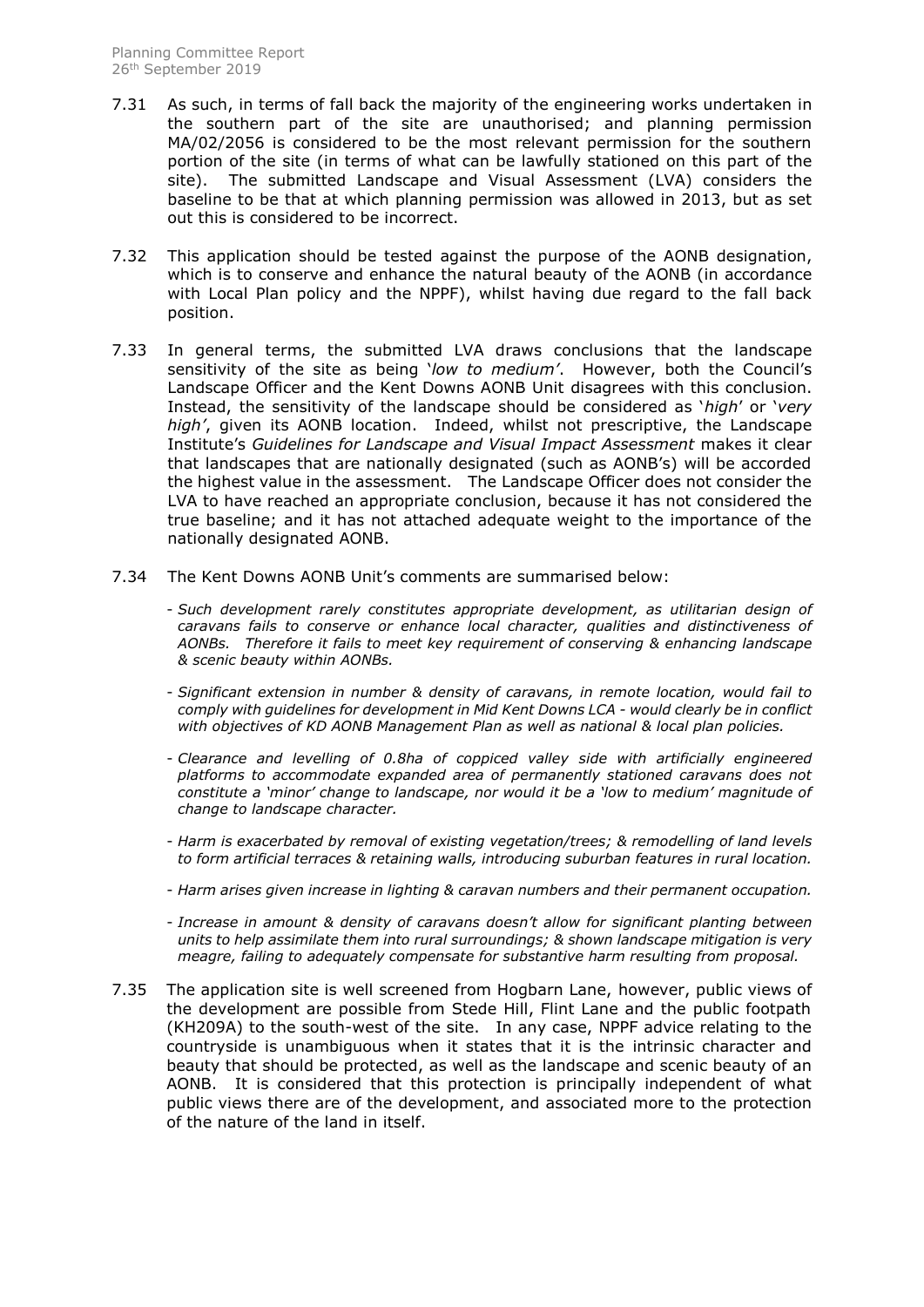7.36 This view is echoed by the Kent Downs AONB Unit, who also considers it incorrect to assess a lower impact on the landscape character on the basis of a lack of wider visibility of site:

*"We consider the high sensitivity of the site and a high magnitude of change would give rise*  to a major adverse (i.e. significant) effect on landscape character. Furthermore, reducing *the assessed levels of harm on the basis of the small scale of an area affected, and its visual dissociation with the surrounding area is wholly inappropriate. Whilst the site is relatively contained within the wider landscape and the development may not affect wider longdistance views, this is not the sole test for the acceptability of development in an AONB. The AONB is a wide and large expanse of area and any development which significantly detracts from elements which contribute to that wider natural and scenic beauty would not conserve or enhance it. This development would have a detrimental impact on many of the special characteristics and qualities of the Kent Downs, including landform and views; tranquillity (through introduction of additional lighting); and biodiversity rich habitats and woodland and trees. This is contrary to the conclusion of the submitted LVA that states: '…there would only be a very minor impact on very few elements of the special qualities and characteristics of the AONB'.* 

- 7.37 To summarise, with regards to the Maidstone Landscape Character Assessment, the Landscape Officer does not consider the development to be appropriate in terms of the relevant recommended actions for landscape character area in which it sits; and further to this, proposed mitigation planting is considered to be wholly inadequate and inappropriate to the location. The Kent Downs AONB Unit also conclude by stating that the development weakens the characteristics and qualities of the natural beauty, having a significant detrimental impact on the landscape character; and the development disregards the primary purpose of AONB designation, namely the conservation and enhancement of its natural beauty, contrary to paragraph 172 of NPPF and Local Plan policy SP17.
- 7.38 It should also be stressed that the whole southern section of the site is covered by TPO no. 10 of 2003, which is an effective landscape designation. As MA/13/1345 is valid but not capable of further implementation, the baseline line for assessment should be with the trees in position on this part of the site (shown on plan APPENDIX B). Whilst the loss of some trees was accepted under MA/13/1345, as is evident on the plan, it was important to retain the large coppice of TPO trees and to establish substantial (and appropriate) new tree planting on the site, in terms of mitigating the landscape impact of the development. The development now being considered has largely removed the trees on site, and poor/limited mitigation planting has been proposed. As explained in more detail below, the loss of this swathe of trees is to the detriment of the scheme in visual amenity terms; and the application fails to provide adequate mitigation to compensate against the loss of these positive landscape features.
- 7.39 In considering the consultation responses, it is agreed that the site's extension; the level of engineering works undertaken within the southern section of the site; the addition of 50 additional caravans; the loss of protected trees; and the increased light pollution resulting from more static caravans that are occupied permanently, will not conserve and enhance the landscape and scenic beauty of the Kent Downs Area of Outstanding Natural Beauty, and it would not positively recognise the intrinsic character and beauty of the countryside hereabouts. The adverse impact upon this nationally designated landscape of the highest value weighs against this development.

# **Arboricultural/landscaping implications**

7.40 As previously set out, whilst planning application reference: MA/13/1435 remains valid, it is incapable of full implementation as the works were carried out without approval of conditions; and notwithstanding this, what has been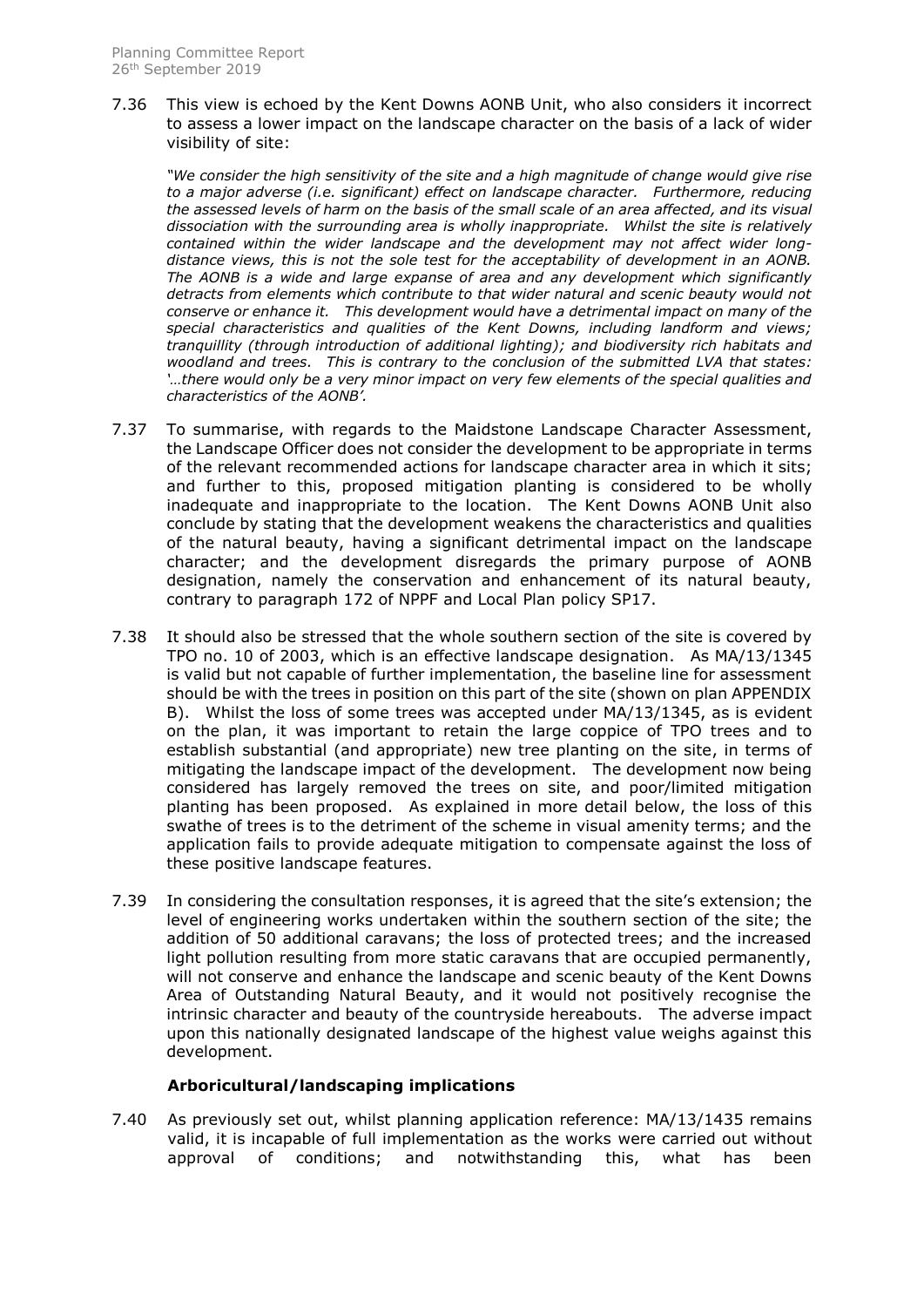stationed/constructed on site is not as per the approved drawings. As such, any development relying upon this permission will not be authorised.

- 7.41 The development submitted under MA/13/1435 included the retention of the protected coppice woodland in the south-eastern corner of the site; the retention of existing trees on the lower section of the site; the planting of interspersed specimen trees and a new hedgerow along the southern boundary of the site; and the creation of a new woodland area in the south-western corner of the site (stated at some 400 new trees). It is clear that the protected trees that were found in the lower section of the site have largely been removed; and the new woodland, specimen trees and hedgerow have not been planted. Instead, the lower section of Pilgrims Retreat is densely populated with static caravans and associated roads/hardstanding.
- 7.42 It must be made clear that the officer was minded to recommend approval of the development shown under MA/13/1435 on the basis of the importance of substantial mitigation as shown on the approved plans. It should also be noted that the development approved under MA/13/1435 did not increase the number of caravans on the site, which remained at 198, allowing for a softer less intense development of caravans across the whole site. Indeed, the committee report's conclusion states:

*6.2 Proposed scheme includes stationing of 58 additional caravans, 11 lower than previously proposed, and which when combined with those already on site would be below the 198 permitted. Proposal includes significant amount of landscaping with a mixture of approximately 400 new native trees and shrubs that are in keeping with the landscape character of the area. A significant woodland area is now proposed in the southwest corner which would soften public views from the west and south here. The mix of new species would also result in an enhancement in biodiversity from the previous hawthorn scrub.*

*6.3 Application would allow unambiguous control over remaining landscape areas through conditions and landscape management and maintenance regimes.*

*6.4 Site is an existing caravan site which is visible and out of place in the Kent Downs AONB. The proposal, whilst extending the site southwards, due to the extensive new landscaping and changes to the banks to soften their appearance would not result in significant additional harm to the character and appearance of the Kent Downs AONB.*

*6.5 Overall, I consider that the proposed reduction in caravans and increases in landscaping are sufficient to overcome the previous reasons for refusal and on this balanced case I consider that the harm caused is not so significant to warrant refusal when balanced against the landscape replacement, biodiversity improvements and future control over the site, and permission is recommended.*

7.43 The current layout of the site has retained some existing trees. However, the Council's Landscape Officer questions their suitability for long-term retention, given the significant encroachment into the root protection areas during construction works; the significant changes in levels likely to lead to premature decline; and the inappropriate proximity of protected trees to occupied units that are resulting in applications for works to protected trees because of safety fears as the trees are 'too close to park homes'. As will now be summarised, the Landscape Officer objects to the development for the following reasons:

#### *Direct loss of trees and woodland*

7.44 Whilst an assessment cannot be made on the quality of the trees/woodland lost, the retention of this planting was key in the determination of MA/13/1435 in terms of screening the development and to safeguard amenity space for residents. Retained mature tree stock is an important visual element of large sites, acting as a foil to built forms, filtering views and providing some screening in longer views to ensure developments sit well in surrounding countryside.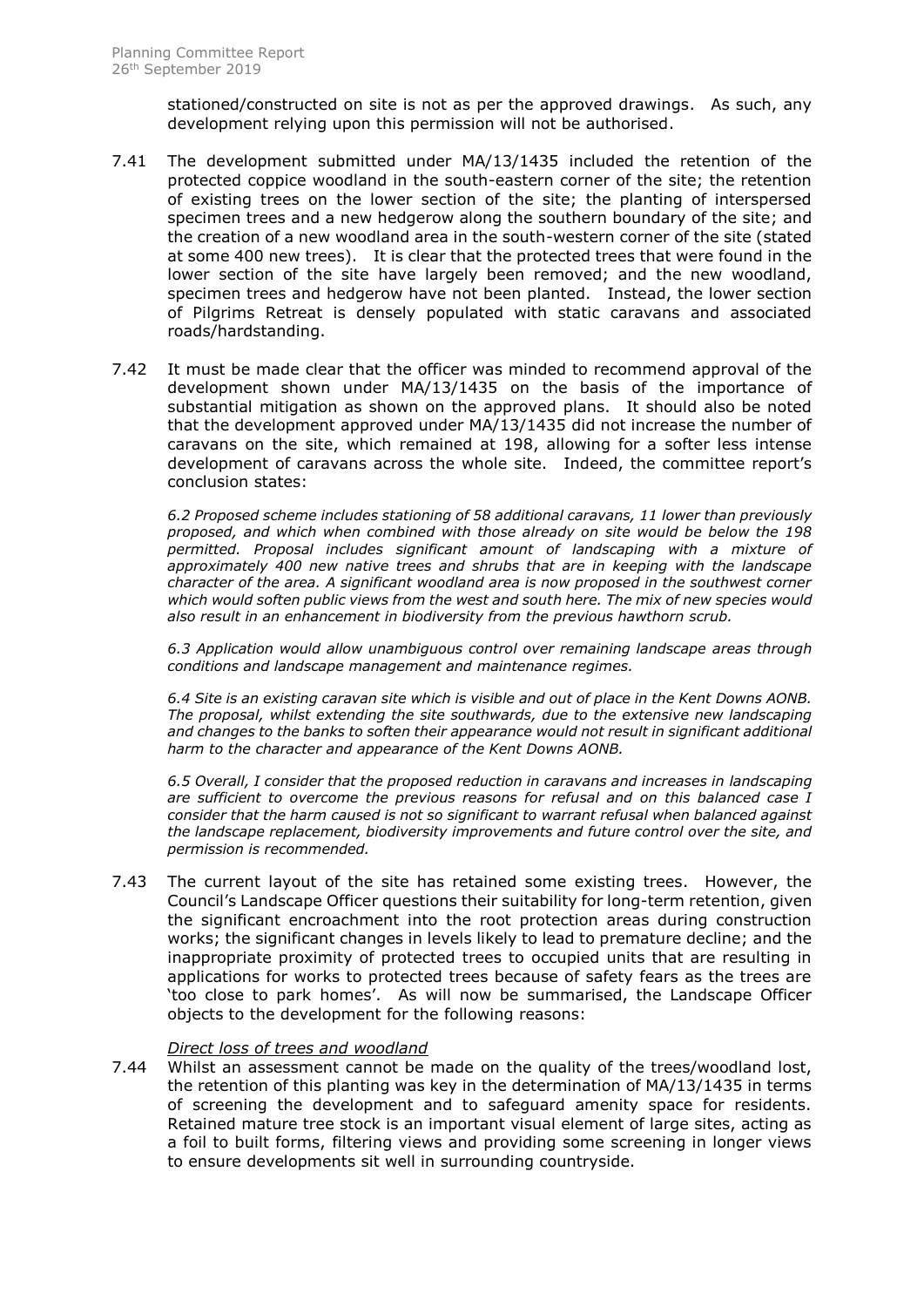## *Indirect loss of trees & pressure for inappropriate pruning/removal*

- 7.45 The site layout has not respected the location of existing trees, which has resulted in development that is inappropriately close; and development has clearly taken place within RPAs, contrary to advice contained within BS5837:2012. This includes not only the siting of park homes within RPAs, but extensive ground level changes, excavations that have resulted in root severance, and ground compaction from the use of heavy machinery. It is clear that most of retained tree stock is suffering as a result, with many trees showing signs of premature decline.
- 7.46 The inappropriate relationship between retained trees and park homes has already led to works, some of which have been subject of applications under the TPO, to prune or remove trees simply on the basis they are too close to homes, or because the trees are showing signs of decline. Such applications are particularly difficult to resist when the juxtaposition of mature trees and park homes mean that even minor deadwood failures could result in building and property damage, or injury to occupiers. Occupants are clearly concerned about fear of failure in our experience of dealing with applications, and also complain about other problems such as leaf litter and shading. The result of this situation is any retained mature trees will either die or be pruned to such an extent they have little, if any, public amenity value.

## *Inadequate space for mitigation planting*

7.47 The cramped site layout and lack of space around and between the park homes does not allow for new planting of a type appropriate to the landscape character of area to mitigate extensive tree loss on the site. This includes the trees already lost, and likely to be lost as a result of premature tree decline and pressure to prune or fell. The many Chusan Palms planted are not considered to be adequate mitigation, as these are not trees, but woody herbs and certainly not a species that are appropriate to the character of area. Replacement tree planting should be in accordance with Council's Landscape Character guidance, with species of a suitable ultimate size to ensure the development sits well in surrounding landscape, with sufficient space to ensure they can reach mature size without conflict. The layout does not provide sufficient structural landscaping space to enable this.

#### *Summary*

7.48 It is considered that the development has and will result in permanent tree loss on a scale that is harmful to the amenity of park home users and the wider landscape; and there is insufficient space to be able to provide mitigation planting to help screen and integrate the development into the surrounding countryside. This weighs against the development.

# **Foul and surface water disposal**

- 7.49 The development site is within Flood Zone 1 and the Environment Agency has assessed the application as having a low environmental risk and has raised no objections (notwithstanding the applicant may be required to apply for other consents directly from the Environment Agency). Southern Water has also raised no objection; and the Environmental Protection Team would seek details of the packaged treatment plant. The KCC Drainage Team has also assessed the development as a low risk development and require no further information but do comment that the proposed improvements to the ditch, through incorporating check dams, should be applied to the trench as the attenuation volume within the ditch would be increased.
- 7.50 Notwithstanding this, it is considered important under this planning application to ensure that the site provides adequate provisions of foul and surface water disposal for a site with 248 residential units. Indeed, this development is in part retrospective, and it is not considered appropriate to deal with these matters by way of condition if the application was to be approved, when the site is occupied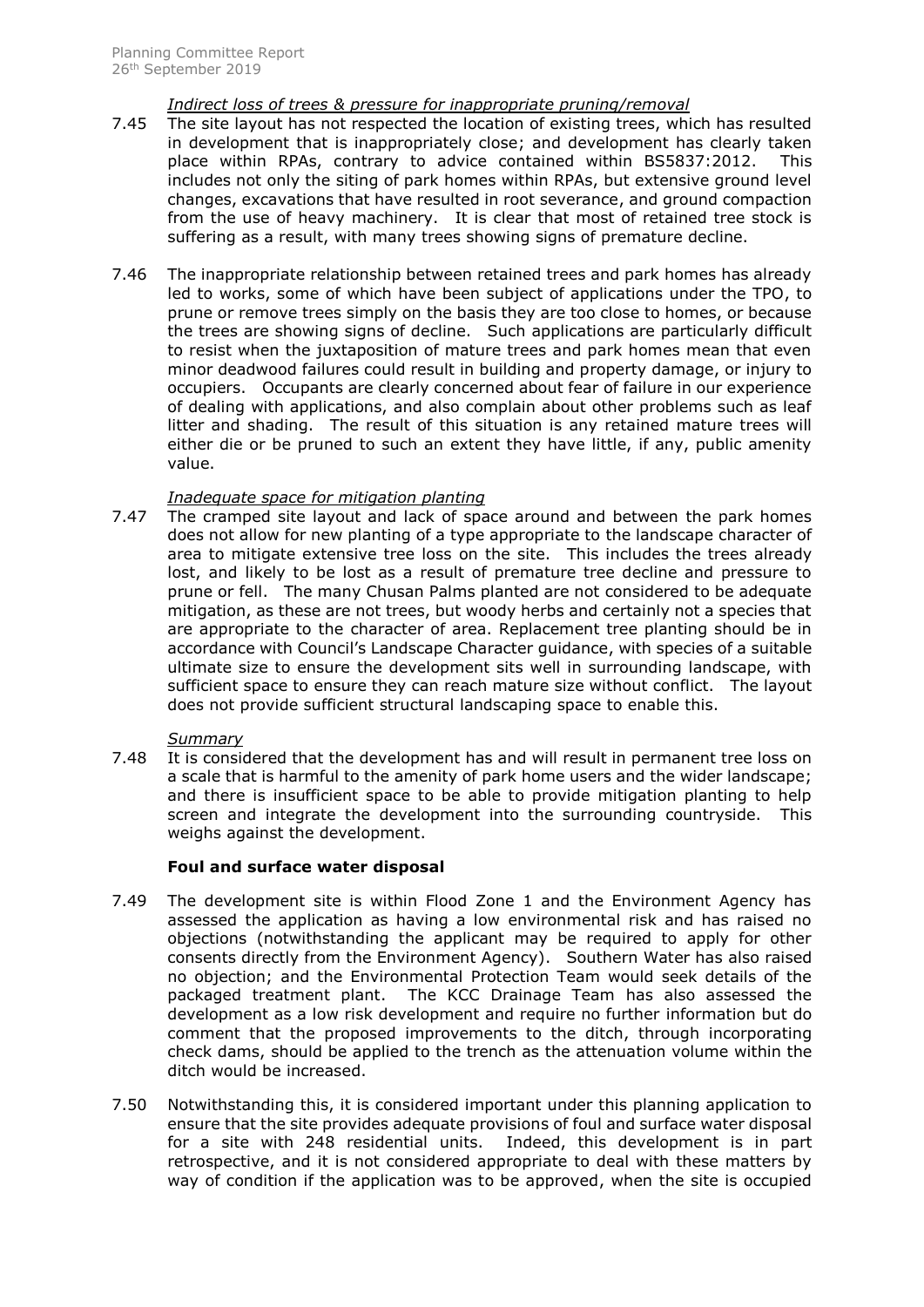and it is not known if the surface water and sewage disposal systems are adequate. Furthermore, the site licence conditions relating to drainage and sanitation, which in any case are model conditions that are very subjective and vague, are not currently enforceable as the site licence is invalid.

7.51 As set out in the amended FRA and Drainage Strategy Report (Aug 2019), the existing situation is as follows:

*SURFACE WATER DRAINAGE: Rainwater drains from the roofs of the caravans via downpipes onto impermeable surfacing. Several gullies across the site then transport water to the ditch at the southern end of site. Water overflow also goes to the ditch.*

*FOUL SEWAGE DISPOSAL: There are 3 package treatment plants on the site that also discharge to the southern ditch. The package treatment plant at the south-western corner of site is overflowing, with untreated foul waste draining into small ditch. The Environment Agency are apparently aware of this ongoing issue and the applicant is waiting for an insurance agreement to provide a replacement treatment plant.*

- 7.52 In terms of surface water drainage, the submitted report considers infiltration SuDS presents the most viable solution for draining surface water run-off. It goes on to state that testing will need to be carried out to confirm the viability of this across the site, and to determine whether or not the ditch has sufficient capacity to accommodate run-off for 248 residential caravans. Based on uncertainty with respect to the percolation rate of silts, the report recommends that infiltration testing is undertaken in the base of the existing ditch to confirm the existing permeability of the ground. This testing has not been carried out.
- 7.53 It is also worth noting here that there was the incident where a build up of surface water led to the collapse of a non-structural wall which could have had fatal consequences. Furthermore, with regards to the retaining wall to the rear of units 2-8 Castle Drive, for which a structural appraisal was undertaken by the applicant, the subsequently recommended assessment of the road drainage system (by a competent drainage engineer) does not appear to have been carried out or submitted as part of this planning application. Whilst this was only advisory at the time, as the Council's Building Control Team did not have the authority to pursue this matter, without it there remains uncertainty and there is the potential risk to health if this wall did indeed collapse.
- 7.54 In terms of foul sewage disposal, the report confirms that the performance of the treatment plants has not been assessed and it is not known if they also have sufficient capacity to manage the volume and rate of wastewater discharge draining to them from 248 caravans in residential use. The report recommends surveys to be carried out to determine the current capacity and performance of the network. This testing has not been carried out. The submitted information also fails to explain how, given the re-graded land and the cut and fill technique used to station caravans on the land, how the applicant is going to deal with the overflowing tank, or indeed (if required) replace or install new underground tanks on the site. It has also not been demonstrated that there is room on the site to deal with this issue, i.e. if new and/or replacement tanks will be required, what with any underground tanks having caravans above them, or very close to them.
- 7.55 This retrospective application has failed to demonstrate that surface water and sewage disposal can be dealt with appropriately on the site; and it is evident that the development is likely to create a requirement for new and/or improved surface water and sewage disposal infrastructure. The development is therefore contrary to Local Plan policy ID1, as it has failed to demonstrate the site has sufficient infrastructure capacity available either now or in the immediate future, and this raises a health and safety risk for occupants of the site.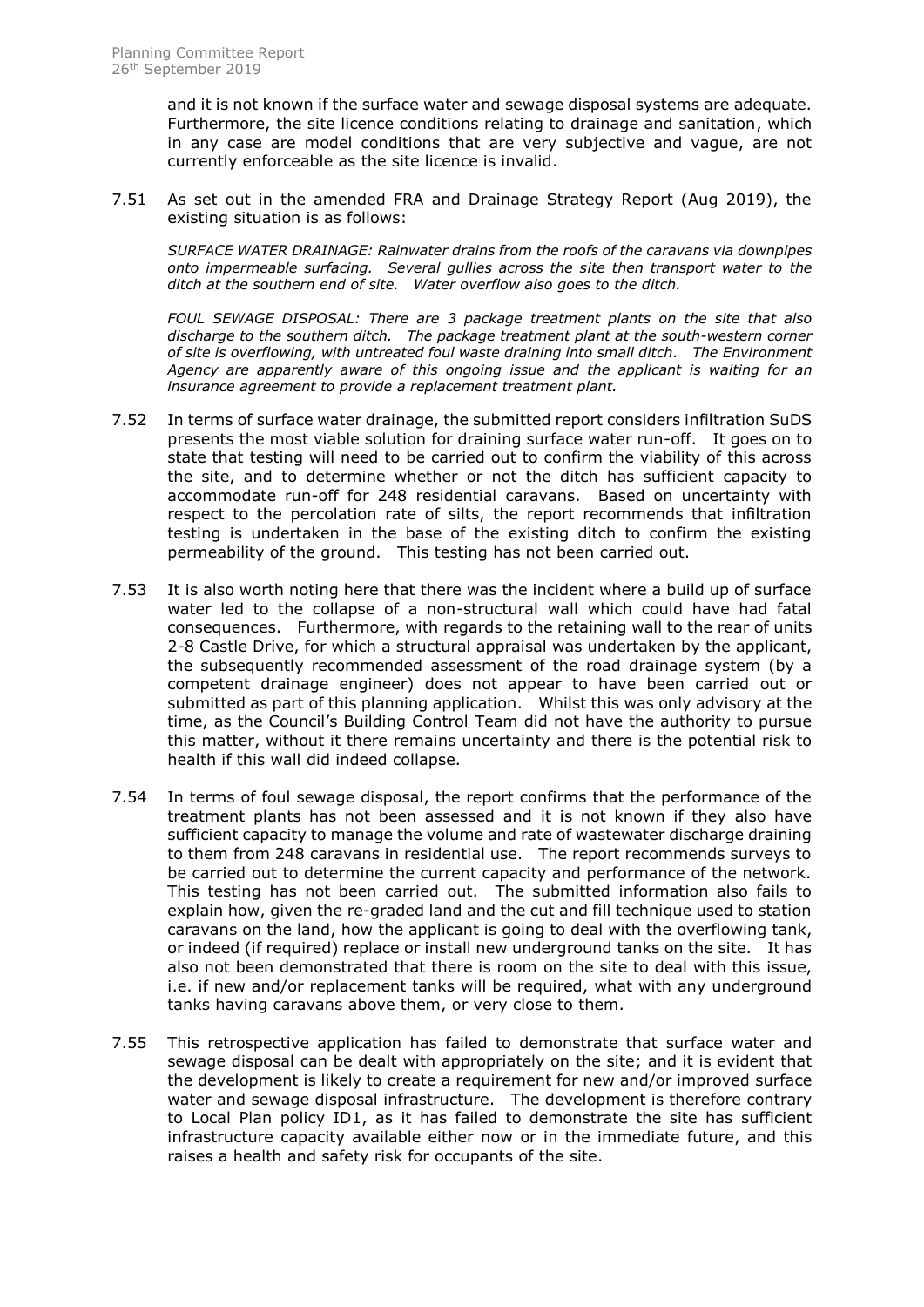## **Biodiversity implications**

- 7.56 The Biodiversity Officer confirms that because the site has already been cleared, it is accepted that the preliminary ecological appraisal is sufficient to determine application, and no further ecological information is required.
- 7.57 In summary, the Biodiversity Officer is of the view that whilst replacement woodland planting and the creation of wildflower grassland strips would not completely mitigate for the loss of the woodland, it would create habitats (if managed properly) that will benefit biodiversity. If minded to approve this application, species would need be secured by way of condition with a habitat establishment plan (to be native and representative of those trees found within the adjacent woodland).
- 7.58 Given that the habitats within and adjacent to the site area are likely to experience high recreational pressure and impacts from development (including increase in lighting), the Biodiversity Officer has recommended the need for a Landscape and Ecological Management Plan to be produced and implemented. If this application were to be approved, imposing such a condition is considered reasonable.
- 7.59 Again, if minded to approve this application, suitable conditions would also be imposed for a bat sensitive lighting plan, and for further ecological enhancements as set out in the submitted preliminary ecological appraisal.

## **Ancient woodland**

- 7.60 Ancient Woodlands are irreplaceable, and the NPPF (paragraph 175) is clear in that *"…development resulting in loss or deterioration of irreplaceable habitats (such as ancient woodland) should be refused, unless there are wholly exceptional reasons and a suitable compensation strategy exists"*
- 7.61 The woodland within the application site that runs along the roadside boundary is Ancient Woodland. Whilst static caravans and associated hardstanding etc. are within 15m of this woodland, the fallback position remains that the original appeal decision did allow for 198 static caravans to be sited in the northern section of the site; and it is accepted that the development has been within 15m of this Ancient Woodland before it was designated as such in the 2012 Ancient Woodland Infantry. It is therefore considered unreasonable to now raise an objection on this issue or insist on a buffer zone here. Notwithstanding this, the woodland in question is now designated Ancient Woodland and protected under TPO no. 10 of 2003, and so any potential works to the woodland in the future will require the consent of the local planning authority.
- 7.62 The Biodiversity Officer recommends the need for the Ancient Woodland within the application site, as well as the woodland across the road from the site (within the applicant's ownership) to be actively managed to minimise impacts from the development. Whilst a caravan site has been here for many years, the development would see an addition of 50 more static caravans that would be used for residential use above what has been previously allowed in planning terms. With 248 households permanently on the site, there is expected to be increased pressure on the Ancient Woodland, in it being used for recreation purposes by residents. The Landscape Officer also makes the point that the loss of the trees and woodland within the site, and the lack of amenity space around the caravans is likely to increase recreational activity in the Ancient Woodland across the road from the site, which is discouraged by current planning policy and standing advice. If this application were to be approved, it is therefore considered reasonable to impose a condition to secure an appropriate management plan of the woodland, to minimise impacts from the proposed development.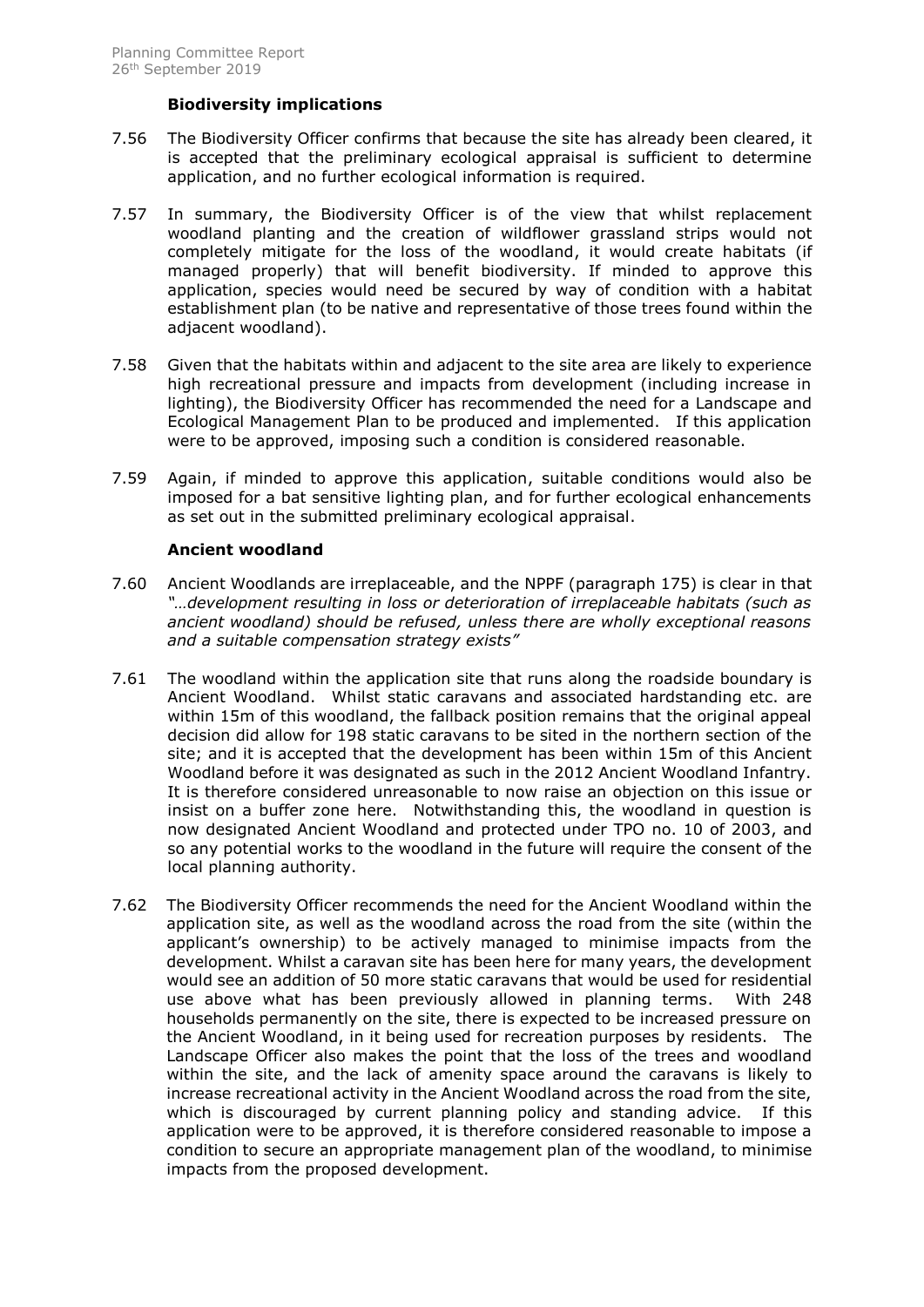- 7.63 For clarification purposes, the development is not within 15m of the Ancient Woodland to the south-east of the site; and this woodland is also on land not in the ownership of the applicant.
- 7.64 As an aside, it should be noted here that the submitted Arboricultural Impact Assessment (para. 2.6) suggests that the Ancient Woodland is of 'local importance', on the basis that the local landscape is relatively rich in this habitat. This view is strongly refuted, and the NPPF and current standing advice is clear that it does not allow for such 'downgrading' of Ancient Woodland, which is considered to be of national importance and is accordingly afforded a high status in planning policy. Indeed, there appears to be no precedent set whereby Ancient Woodland was considered to be of lesser importance due to a perceived local abundance.

## **Community infrastructure contributions**

- 7.65 This development is excluded from the CIL Regulations. This does not mean that financial contributions cannot be sought via s106 of the Town and Country Planning Act 1990. Financial contributions through s106 are used to mitigate the specific requirements of a development site, in order to make the development acceptable in planning terms. Any request for such contributions needs to be scrutinised in accordance with Regulation 122 of the Community Infrastructure Levy (CIL) Regulations 2010. The Reg 122 criteria sets out that a planning obligation may only constitute a reason for granting planning permission for the development if the obligation is -
	- *(a) Necessary to make development acceptable in planning terms;*
	- *(b) Directly related to development; and*
	- *(c) Fairly and reasonably related in scale and kind to development.*
- 7.66 In this regulation "*planning obligation*" means a planning obligation under s106 of the TCPA 1990 and includes a proposed planning obligation.
- 7.67 The Council's Regulation 123 List identifies the infrastructure types and/or projects which it intends will be, or may be, wholly or partly funded through s106 planning obligations. The Infrastructure Delivery Plan (IDP) provides the analysis for how specific infrastructure delivery requirements will be met.
- 7.68 Specific to this application, the development is for 230 new residential units on the site, to be occupied by persons of 50yrs of age and over. A development of this scale will clearly place extra demands on local services and facilities and it is important to ensure that this development can be assimilated within the local community. As such, suitable financial contributions to make the development acceptable in planning terms should be sought in line with the relevant policies of the Maidstone Local Plan (2017), if the application were to be approved.
- 7.69 The relevant statutory providers have been consulted on this development, and they have confirmed that their financial requests are CIL compliant:
- 7.70 The KCC Economic Development Team has requested the following:
	- *Primary education*: £764,520 towards expansion of Harrietsham Primary School
	- *Secondary education*: £946,450 towards extension of Maplesden Noakes School
	- *Libraries*: £33,272.46 towards improvements at Lenham library to accommodate additional borrowers
	- *Community learning*: £7,060.27 towards additional resources for new learners generated by this development
	- *Youth services*: £1,951.62 towards additional resources for youth service locally at Lenham School
	- *Social Services*: £14,618.80 towards local additional resources and community building improvements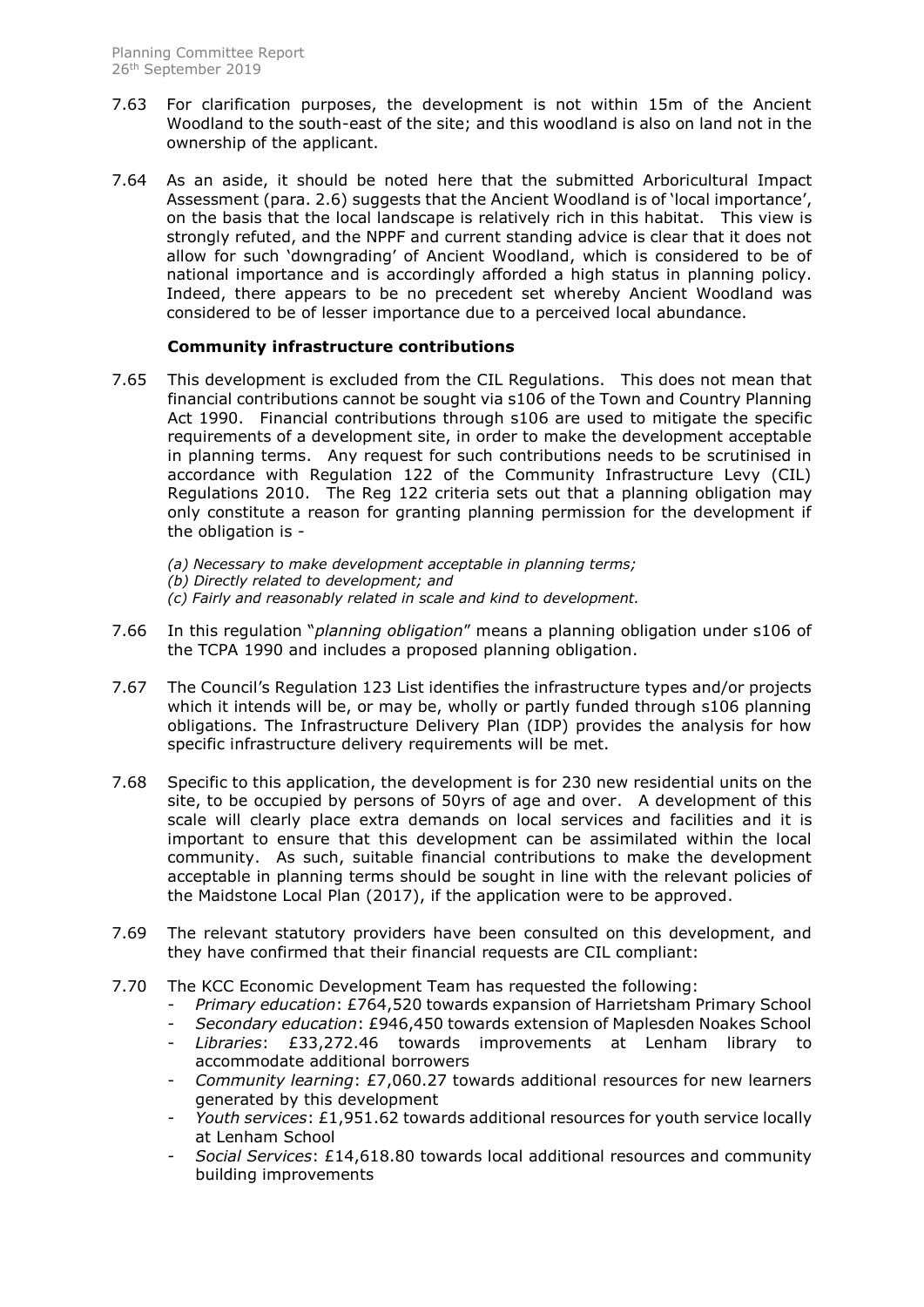- 7.71 The NHS Primary Care Team has requested a contribution of £193,752 to go towards the refurbishment, reconfiguration and/or extension at the Len Valley Practice (Lenham and Harrietsham Surgeries).
- 7.72 There is no publicly available open space within the site and so the Council's Parks and Open Space Team are seeking an off-site provision contribution, for the development to be in accordance with the Local Plan policy DM19. This financial request totals £362,250.00, to go towards developing, refurbishing, or maintaining existing amenity green space, play facilities, outdoor sports, allotments/community gardens, and natural/semi-natural publicly accessible open space, within a 2 mile radius of the development (which includes areas in Harrietsham and Lenham).
- 7.73 It is considered that the requested contributions relating to the NHS, parks and open space, and economic development (excluding primary and secondary education) do meet the tests of Regulations 122 of the Act and as such should be provided by the applicant if this application were to be approved.
- 7.74 The agent has questioned the figures for the education contributions, as they do not consider this to wholly relate to, or be reasonable for 230 units that are to be occupied by persons over 50yrs old; and it has been suggested that a condition is attached to any potential permission which requires occupants (or at least one occupant per caravan) to be over 50 years old. However, whilst national advice is to take a positive approach to schemes that might address the provision of specialist housing for older people, other than some communal facilities, there is little to suggest that the caravans offer specialist housing for older people. Furthermore, the location is remote and not particularly well suited to provide permanent accommodation for older people. Moreover, as the application is partly retrospective, the condition would not regulate the occupancy of the existing residential caravans or those used unlawfully as residential caravans. The caravan occupants generally own the caravans and pay rent under the Licence Agreement to station the caravan on the plot. The Licence Agreement requires sellers to obtain approval from the Park Owner to a prospective buyer of the caravan (unless a family member) but it does not restrict the onward sale of the caravan to solely persons over 50. If the Park Owner does not purchase the caravan, it appears that it can be sold to persons under 50. It is therefore not clear how the requirement could be lawfully or reasonably imposed on existing or on all future caravan owners. The potential restrictive condition cannot therefore be given other than limited weight. Notwithstanding this, it is also not entirely out of the question that residents may have children, or adopt or foster children, or are/become legal guardians of children; and the agent has failed to acknowledge this. Given that the imposition of an age restriction condition would not pass the 6 tests of when a planning condition should be imposed (as set out in the NPPG), the development should be liable for financial contributions towards primary and secondary education, and in this respect the requested contributions do meet the tests of Regulations 122.
- 7.75 The agent also argues there are significant overlaps between the CIL charging and s106 requirements, and questions whether it is lawful in requesting s106 contributions for the same piece of infrastructure. In response, the Council must ensure that applicants are not charged twice for the same infrastructure, and this is done by clearly stating on an infrastructure list how things are to be funded. The IDP also assists the Council in identifying where the infrastructure contributions will be coming from. In this instance, the IDP does not provide clarification on this point and therefore reliance is made on the CIL 123 list. This confirms that the above contributions can be sought by S106. The applicants argument is therefore not accepted.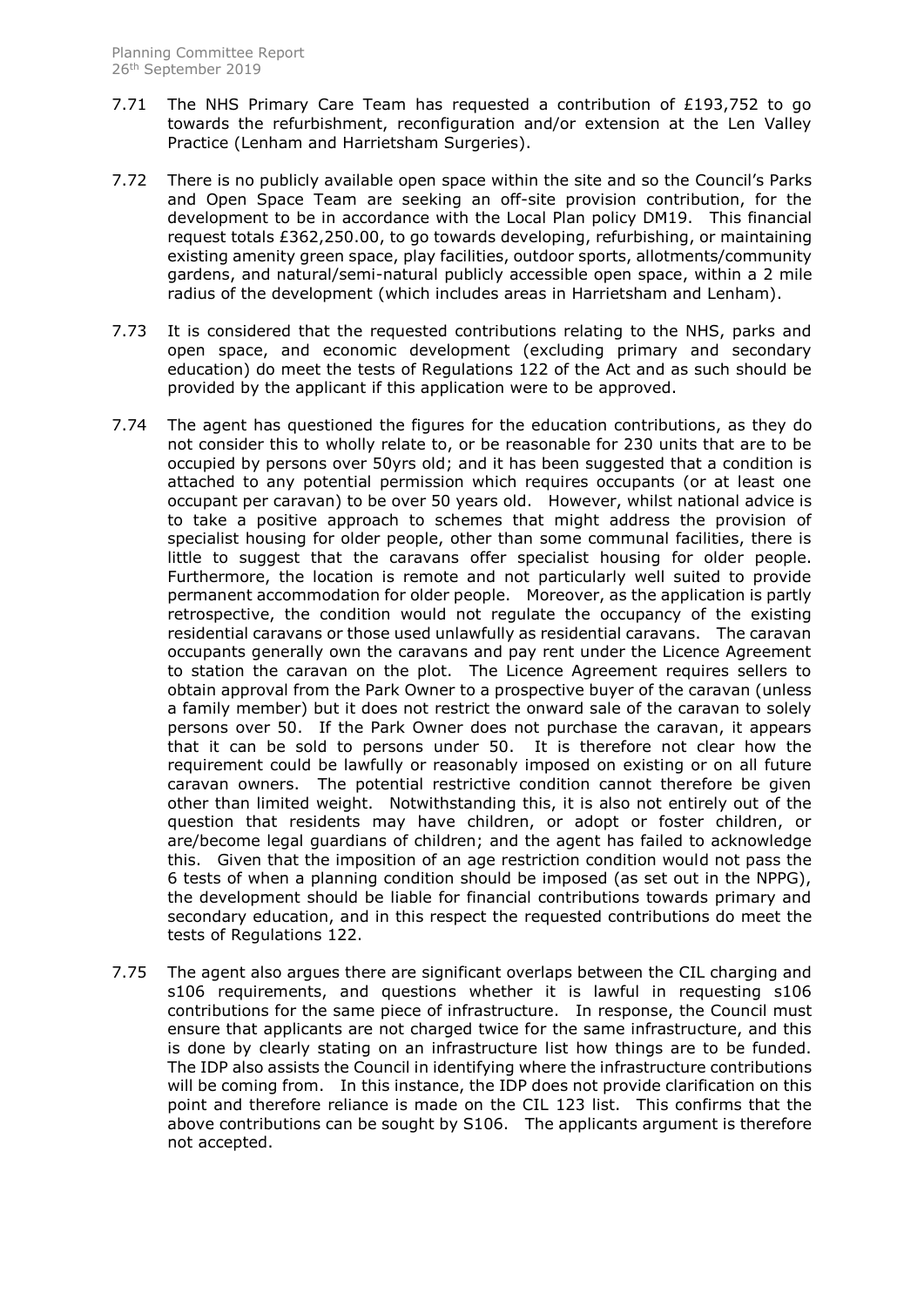7.76 To clarify, the agent has not presented an analysis or counter-offer to the CIL compliant financial requests, and they have not submitted a legal mechanism to secure any planning obligations to mitigate the development's impact. Based on the impact to the landscape character, and the inability to mitigate/compensate for this, further negotiations on acceptable contributions have not been progressed. If Members were minded to approve the application, a resolution on the appropriate contribution which met the 122 test would need to be negotiated.

## **Affordable housing provision**

- 7.77 The Housing Manager for the Council has reviewed the agent's response with respect to affordable housing provision, and their comments will be set out below.
- 7.78 The agent states that the Council will seek provision of 20% affordable housing for schemes that provide for retirement housing and/or extra care homes. It appears they are classing this development as a retirement housing scheme and therefore take the view that 20% affordable housing should be provided. Firstly, this development is not considered to be a retirement housing scheme in the strictest sense. Such housing developments are similar to sheltered housing, but built for sale, usually on a leasehold basis, where all the other residents are older people (usually over 55). Properties in most schemes are designed to make life a little easier for older people - with features like raised electric sockets, lowered worktops, walk-in showers, and so on. Some will usually be designed to accommodate wheelchair users; and are usually linked to an emergency alarm service (sometimes called 'community alarm service') to call help if needed. Many schemes also have their own 'manager' or 'warden', either living on-site or nearby, whose job it is to manage the scheme and help arrange any services residents need. Managed schemes will also usually have some shared or communal facilities such as a lounge for residents to meet, a laundry, guest accommodation etc. It is appreciated that this is not a bricks and mortar scheme, but there appears to be limited or no such facilities/services of this nature offered to the occupants on site. There is also no presumption that all occupants on the site are retired.
- 7.79 The agent notes that in exceptional circumstances the Council will consider off-site contributions towards affordable housing where on-site provision is not feasible. The Housing Manager remains of the view that a registered provider would be reluctant to take on permanent residential caravans as affordable housing. This means a non-registered provider (who would not be regulated) would probably be required to manage the caravans which gives cause for concern. This application raises a number of management concerns and queries for the Housing Manager, such as licence/site fees and the length of licence (it is understand owners would pay a licence fee for the siting of the caravan which may be moved within the site at the site owners discretion), and security of tenure etc. Furthermore, no information has been provided regarding the specific management arrangements in this respect. Given the above, the Housing Manager considers the most appropriate way to deal with affordable housing provision would be by way of an off-site contribution.
- 7.80 So if the application were to be approved, the development should provide 40% affordable housing provision, in compliance with adopted Local Plan policy SP20. A commuted sum towards an off-site contribution has been calculated at £8,070,274. No counter offer or analysis of this figure has been submitted by the agent.
- 7.81 The agent is also proposing that the 'affordable caravans' would fall under the NPPF definition for Discounted Market Sale housing which is that sold at a discount of at least 20% below local market value. Eligibility for this is determined with regard to local incomes and local house prices; and that provisions should be in place to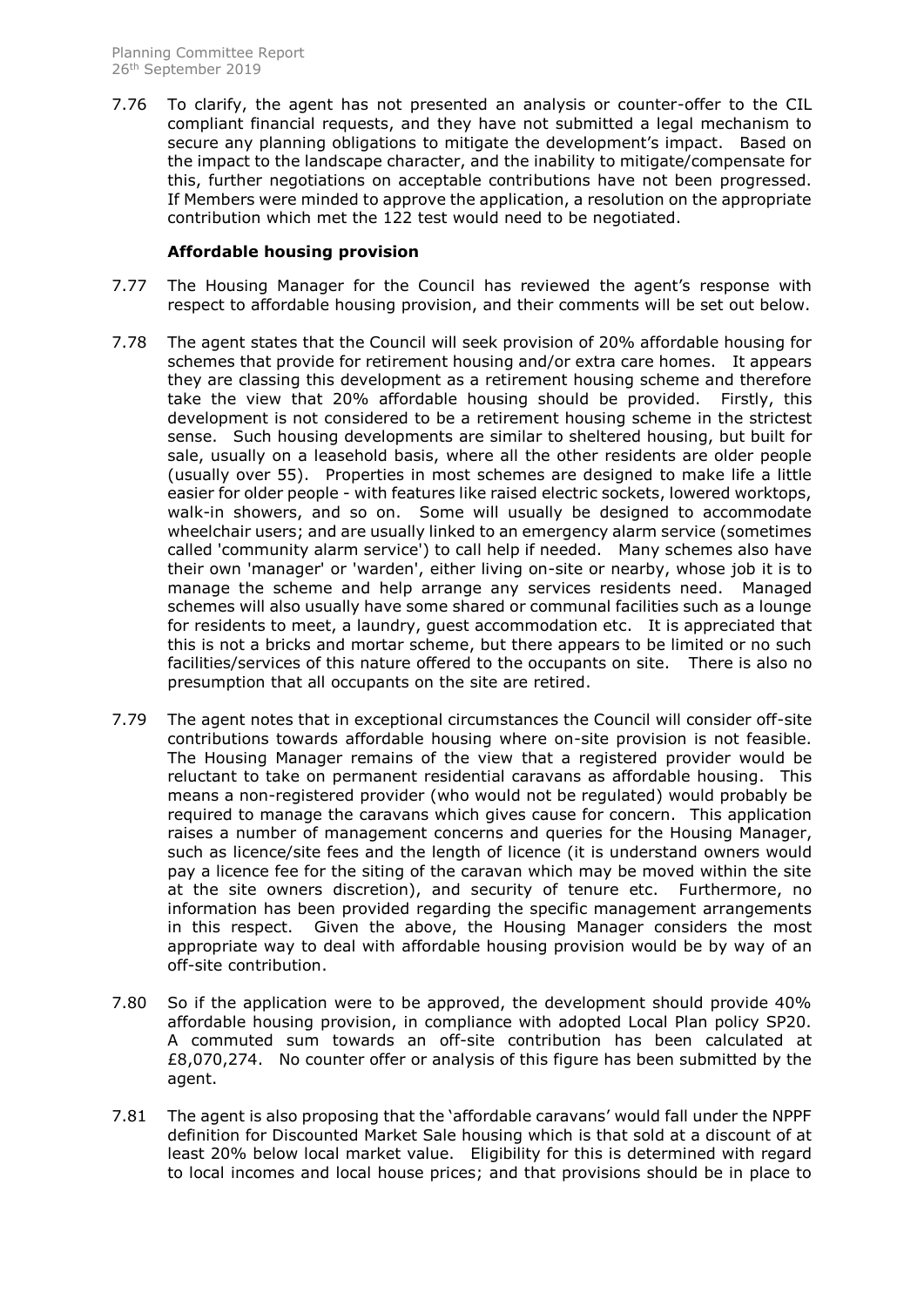ensure housing remains at a discount for future eligible households. No evidence has been submitted to demonstrate that there are the relevant eligibility mechanisms in place (for now or the future) for Pilgrims Retreat.

- 7.82 The agent states that they have assessed the local housing market and the value of the properties (2-bed bungalows) in comparison to the price of a new park home site based on market sales at the site. This demonstrating that the site is affordable and is at least 25% lower in price then the market value for new build properties. As such, the agent considers the park homes meet the definition for discounted market sales housing, being sold at a discount of at least 20% below local market value. No evidence of the above market sales comparisons has been submitted and the Housing Manager does not consider this development to be classed as discounted market sale housing.
- 7.83 The principle behind this type of affordable housing is that the market value of the actual property itself is given a 20% discount, not that it can be demonstrated that the market value of the property is 20% or more lower than comparable properties within the local area. The price of a caravan is the price of a caravan. Without seeing the comparable evidence, the Housing Manager is also of the view that it is not a fair comparison for the market value of these caravans to be compared against the local market value of 2-bed new-build properties.
- 7.84 The agent also proposes that the caravans will remain affordable in perpetuity since the market will preserve them at a discounted price given the more restrictive nature of ownership suppressing prices, with provision within the s106 to ensure they remain affordable and discounted in perpetuity. Furthermore, the agent has suggested attaching an age occupancy restricted planning condition to ensure that the proposal is providing permanent accommodation for older persons. However (as previously established) it is not reasonable to impose such a condition, and in any case the Housing Manager considers this alone does not make the development acceptable with respect to the affordable housing proposal for this application given the above concerns. Notwithstanding the above, the proposal has no affordable rented provision proposed which is contrary to being a policy compliant scheme.
- 7.85 In summary, the submitted details state that the development will provide accommodation for older people in homes which are affordable in relation to the wider housing market in locality. Meeting the housing need for older people is not only identified by the National Planning Guidance to be critical, but also meets the objectives of the Housing Act, the SHMA and the Local Plan. In addition, the number of older people is expected to increase in the future and the Council does need to consider providing opportunities for households to downsize and allow larger properties to be made available for younger families with children. However, the Housing Manager does not consider this development will provide a better choice of specialist accommodation for a group of older people with specific needs, that purpose built accommodation for the elderly would provide. It is also not considered that the development should be considered as retirement housing or Discounted Market Sale housing, and the management arrangement for the caravans remains a cause for concern. As such, the Housing Manager does not consider the development to fully accord with affordable housing policy and should not therefore be given substantial weight in the overall assessment of this application.

# **Other considerations**

7.86 The Environmental Protection Team has raised no objections to the development in terms of noise; air quality; and land contamination, and so no further details are required in these respects.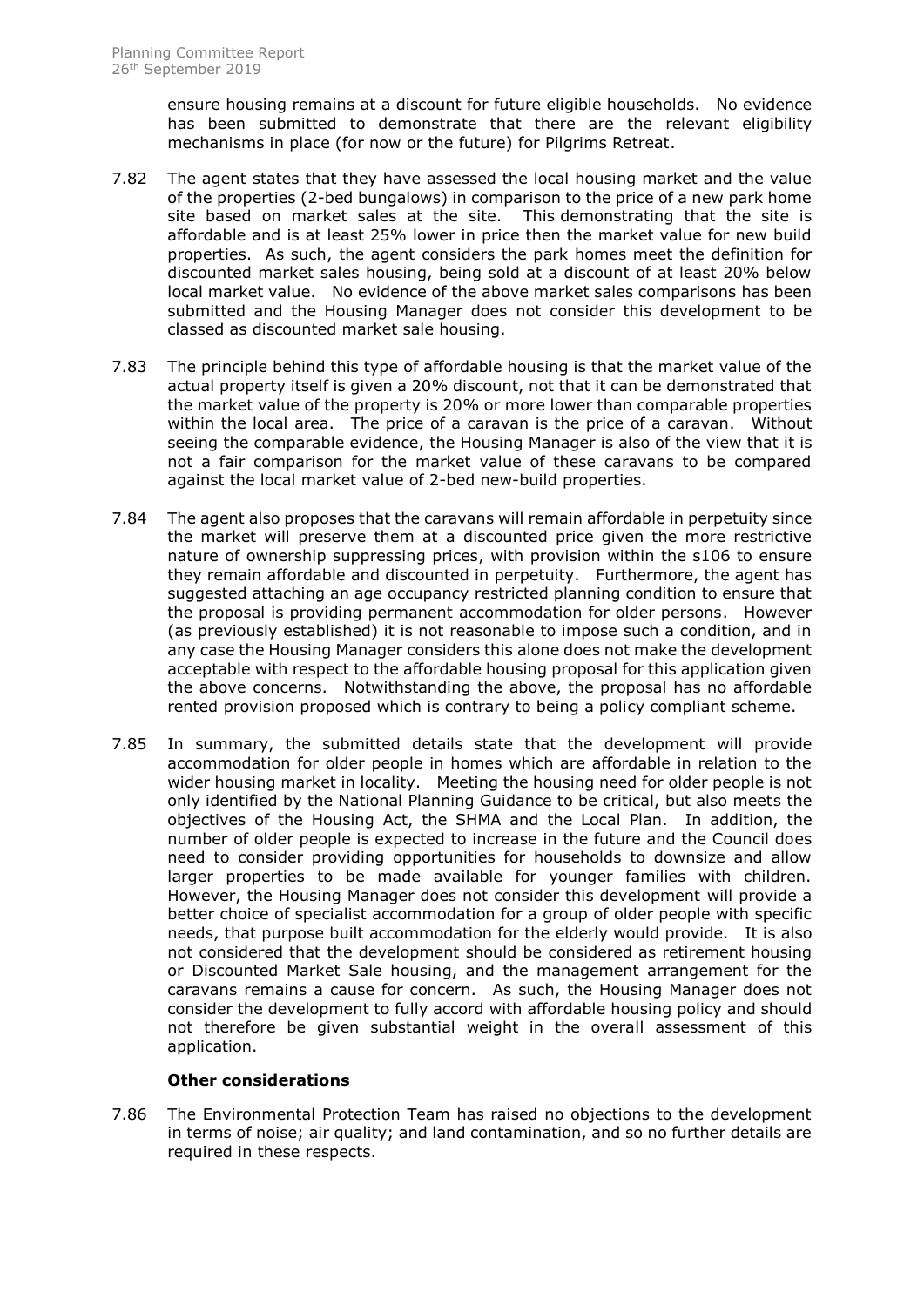7.87 Kent Police have no comments to make from a *Crime Prevention Through Environmental Design* aspect. Whilst they note some residents are concerned about emergency vehicle access, the Highways Authority has not raised this as an issue and this issue will not be pursued under this planning application.

# **Human rights and Equality Act**

- 7.88 Article 8 of the European Convention on Human Rights, as incorporated into UK law by the Human Rights Act 1998, states everyone has the right to respect for (amongst other things) his private and family life, and his home. Refusing this application could be interpreted as an interference with the rights of the property owners to use their property as they see fit and the right to private and family life as set out in Article 8. It could also be seen as interference with owners' property rights under article 1, protocol 1. Such interference is permitted by the European Convention if it is in the general interest, but the interference must be 'proportionate', which means that it must not be in excess of what is needed to prevent harm to the general interest. Whether any actual interference ensues would ultimately be an enforcement matter. However, any interference with those human rights should be in accordance with the law and necessary in a democratic society, applying the principle of proportionality. If homes are lost then it is considered that the cumulative harms that would result from the application would be such that refusal of permission is a necessary and proportionate response.
- 7.89 The Council must also have regard to its public sector equality duty (PSED) under s149 of the Equalities Act. The duty is to have due regard to the need (in discharging its functions) to:
	- *Eliminate unlawful discrimination, harassment and victimisation and other conduct prohibited by the Act.*
	- *Advance equality of opportunity between people who share a protected characteristic and those who do not. This may include removing, minimising disadvantages suffered by persons who share a relevant protected characteristic that are connected to that characteristic; taking steps to meet the special needs of those with a protected characteristic; encouraging participation in public life (or other areas where they are underrepresented) of people with a protected characteristic(s).*
	- Foster good relations between people who share a protected characteristic and those *who do not including tackling prejudice and promoting understanding.*
- 7.90 The protected characteristics are age, disability, gender reassignment, pregnancy and maternity, race, religion or belief, sex and sexual orientation. It is considered that although the majority of occupants on site are older persons, the equality duty is not sufficiently weighty to sway the planning balance towards granting permission for the proposed scheme.

# **8.0 CONCLUSION**

- 8.01 It is a matter of fact and planning judgement that the development would add 230 isolated homes in the countryside; and occupants on the site are/will be heavily reliant on the private car for their day to day living, making the site unsustainable in terms of location. The Highways Officer also considers the development does not meet the objectives of promoting sustainable transport, as set out in paragraphs 102 and 103 of the NPPF; and the application has failed to demonstrate that the residual cumulative vehicle movements associated to 230 new residential homes on this site would not have a severe impact on the local road network. This weighs against the development.
- 8.02 The development will not conserve and enhance the landscape and scenic beauty of the Kent Downs AONB; and it would not positively recognise the intrinsic character and beauty of the countryside hereabouts. The adverse impact upon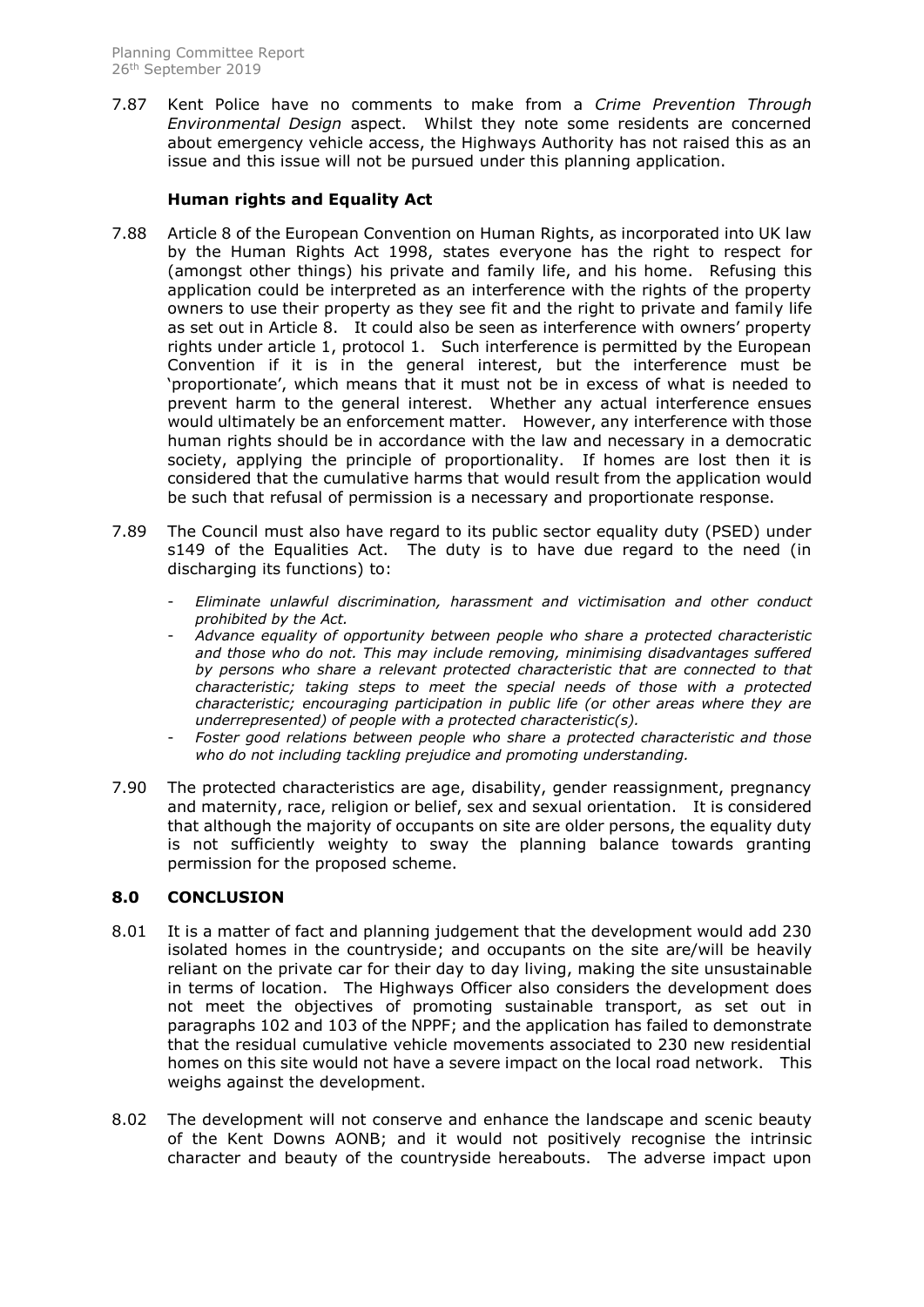this nationally designated landscape of the highest value weighs against this development.

- 8.03 The development has and will result in permanent tree loss on a scale that is harmful to the amenity of park home users and the wider landscape; and there is insufficient space to be able to provide appropriate mitigation planting to help screen and integrate the development into the surrounding countryside. This weighs against the development.
- 8.04 The part retrospective application has failed to demonstrate that surface water and sewage disposal can be dealt with appropriately on the site; and it is evident that the development is likely to create a requirement for new and/or improved surface water and sewage disposal infrastructure. As such, the development has failed to demonstrate that the site has sufficient infrastructure capacity available either now or in the immediate future, and this raises a health and safety risk for occupants of the site.
- 8.05 There are no specific objections raised to the development in terms of its biodiversity impact; and the proposed enhancements, whilst not completely mitigating for the loss of the woodland, would be of some benefit in this regard. This is considered to be neutral matter, neither weighing against or in favour of the development.
- 8.06 There are no specific objections raised to the development in terms of its impact upon Ancient Woodland; and if minded to approve this application, suitable conditions could be imposed to secure an appropriate management plan of the Ancient Woodland in the ownership of the applicant, to minimise impacts from the proposed development. This is considered to be neutral matter, neither weighing against or in favour of the development.
- 8.07 The requested financial contributions relating to the NHS, parks and open space, and economic development are considered to meet the tests of Regulations 122 of the Act and as such should be provided by the applicant if this application were to be approved. The agent has not submitted a legal mechanism to secure these planning obligations to mitigate the development's impact, and this weighs against the development.
- 8.08 The development is not considered to provide for retirement housing and/or extra care homes, or Discounted Market Sale housing, in planning policy terms; and the Housing Manager considers the most appropriate way to deal with affordable housing provision to be by way of an off-site contribution. The agent has not submitted a legal mechanism to secure off-site affordable housing provision to help mitigate the development's impact, and this weighs against the development.
- 8.09 No specific objections have been raised against the development in terms of noise; air quality; land contamination; and crime prevention. These are considered to be neutral matters, neither weighing against or in favour of the development.
- 8.10 Whilst the proposed scheme would increase the supply of homes and would provide an additional choice to bricks and mortar homes, the Council is in a position where it can demonstrate a 6.3yrs worth of housing land supply as from April 2019. Only moderate weight should be attached to the increased supply and choice of a home.
- 8.11 The issue of intentional unauthorised development is a material consideration in the determination of this appeal, and this does weigh against the development.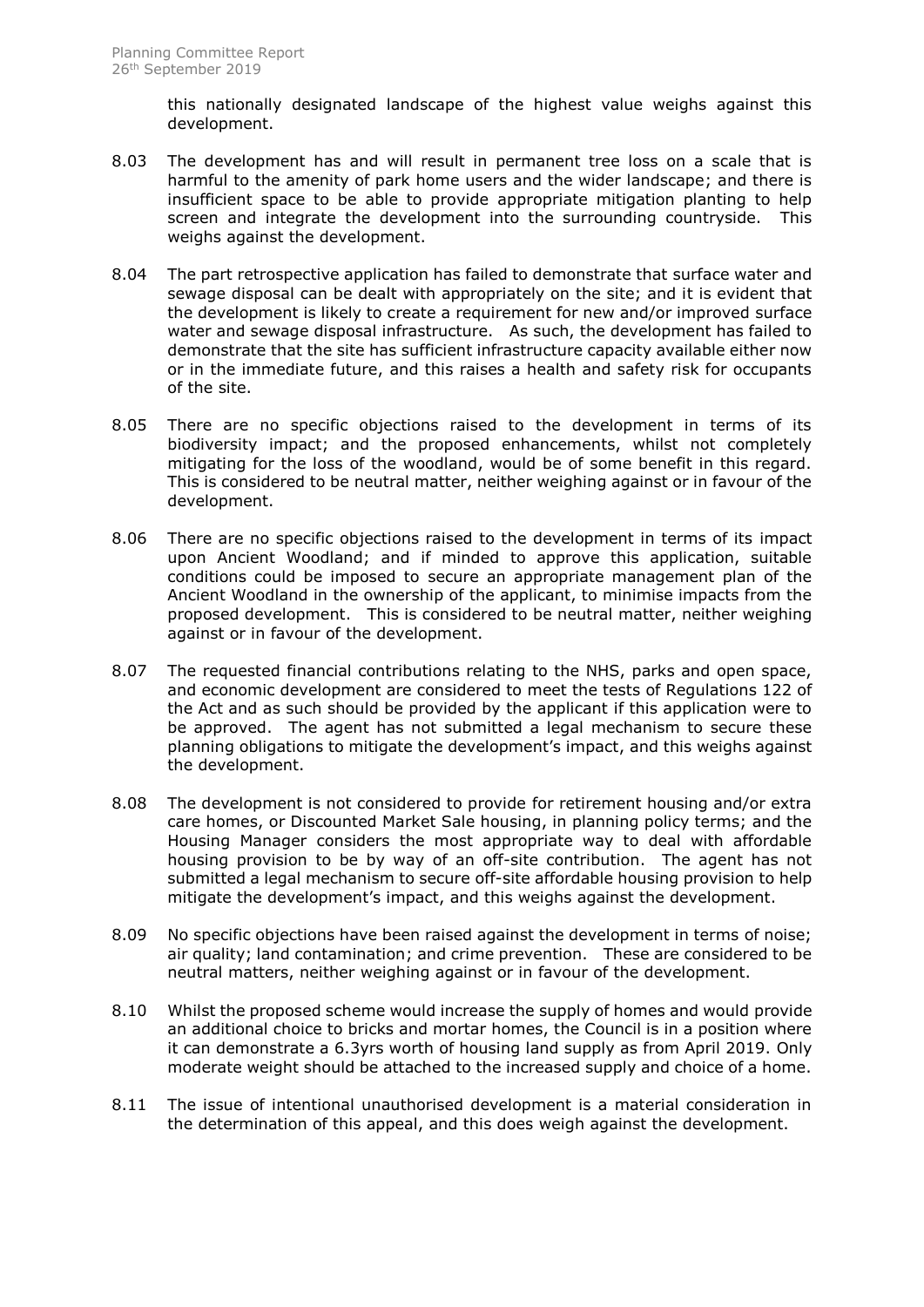- 8.12 Specific to this development, human rights are qualified rights, and so there needs to be a balance between the rights of the residents and the rights of the wider community. In this case, the interference would be due to pursuing the legitimate aim of protecting the countryside in a nationally designated AONB; and it is considered that the recommendation in this report would not have a disproportionate impact upon any protected characteristic in terms of the Equality Act. To quantify further, this is a part retrospective application whereby some 193 protected persons are already living permanently on site. In purely planning terms, purchasers of the caravans should have been aware that the lawful position on the site was for 18 permanent and 180 tourist accommodation units; and that the site licence at that time set out the licensing conditions on the site. It should also be pointed out that this recommendation does not commit the Council to any particular course of action, it only assesses the merits of the application against established development plan policies.
- 8.13 The proposed scheme constitutes "major development" in terms of paragraph 172 of the NPPF. Great weight must be given to conserve and enhance this landscape of scenic beauty. It is not simply a matter of weighing all the material considerations in a balance, but to refuse this application unless satisfied that (i) there are exceptional circumstances, and (ii) it is demonstrated that, despite giving great weight to conserving the landscape and scenic beauty in the AONB, the development is in the public interest. In terms of the assessments referred to in paragraph 172 of the NPPF, the need for the development is not so great that it could be concluded that it is in the public interest to grant it, or that it would be particularly exceptional. The impact on the local economy if it is refused would not be significantly harmful. The Local Plan has addressed housing need outside the AONB and the housing supply continues to be healthy. There would be detrimental effects on the environment and on the landscape which could not be adequately moderated. Overall there are no exception circumstances for allowing the development and it has not been demonstrated that it would be in the public interest. For the reasons outlined, and on this basis, a recommendation of refusal is therefore made.

# **9.0 RECOMMENDATION:** REFUSE for the following reasons:

- 1. The development, by virtue of the site's extension and the level of engineering works undertaken to create terracing, hardstanding, and retaining walls within the southern section of the site; the loss (and further potential loss) of woodland and protected trees; the inadequate and inappropriate mitigation planting proposed; the addition of 50 more static caravans; and the increased light pollution resulting from more static caravans that are occupied permanently, fails to conserve and enhance the landscape and scenic beauty of the Kent Downs Area of Outstanding Natural Beauty, as well as the intrinsic character and beauty of the countryside hereabouts. The adverse impact upon this nationally designated landscape of the highest value is contrary to policies SS1, SP17, DM1, DM3 and DM30 of the Maidstone Local Plan (2017); the Maidstone Landscape Character Assessment (March 2012 amended July 2013) and 2012 Supplement; the National Planning Policy Framework; and the Kent Downs AONB Management Plan (2014-19) and its Landscape Design Handbook.
- 2. The development is considered to be a major development in the Kent Downs Area of Outstanding Natural Beauty, and there are no exceptional circumstances to permit this development, and it has not been demonstrated that the development is in the public interest. The development is therefore contrary to paragraph 172 of the National Planning Policy Framework.